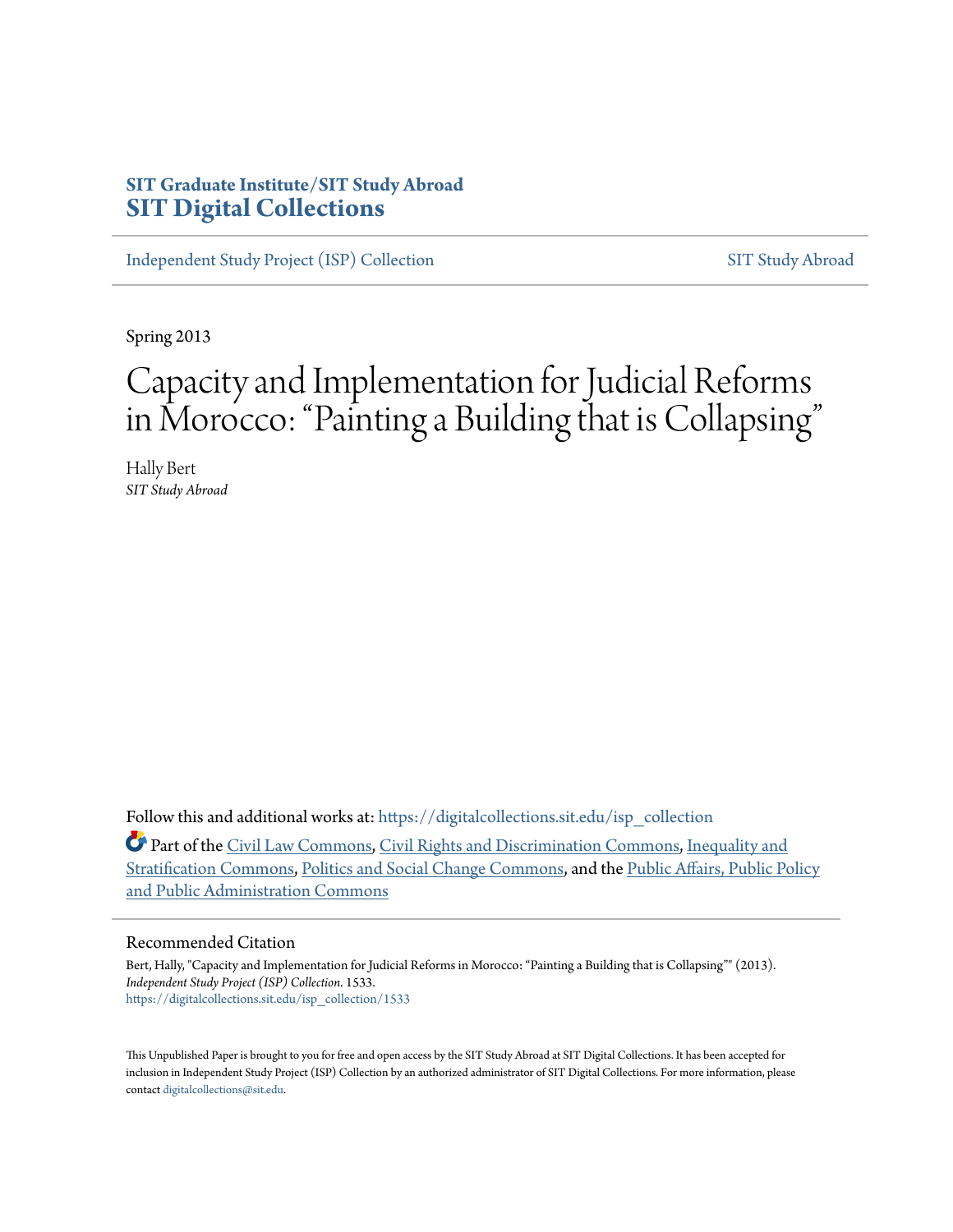# *Capacity and Implementation for Judicial Reforms in Morocco:* **"***Painting(a(Building(that(is(Collapsing"*

**Bert, Hally** 

#### **Moudden'Abdelhay;'Belghazi'Taieb Maghraoui, Driss**

**Bates College Politics**

### **Rabat, Morocco** Submitted in partial fulfillment of the requirements of MOR **SIT Study Abroad, Spring 2013**

#### **Abstract:**

Currently in Morocco the country awaits the legitimate implementation of the 2011 assurances of rights and freedoms, an undertaking that would require a great amount of resources, state capacity, and political will. As Morocco changes and policies evolve the nation is balancing tradition with modernity. In terms of the judiciary, reform programs have been heavily funded by the west with the aim of modernizing and amending the entire legal system in Morocco. This means that influence and leadership in reforms has come in part from sources outside of Morocco. Looking at reforms over the last ten years and especially with the 2011 constitution it is clear that set out changes have not been fully realized and I hope to examine the challenges of designing, implementing, and seeing outcomes of judicial reform in Morocco through interviews with those close to the work being done. The contract of the contract of the contract of the contract of the contract of the contract of the contract of the contract of the contract of the contract of the contract of the contract of the contract of th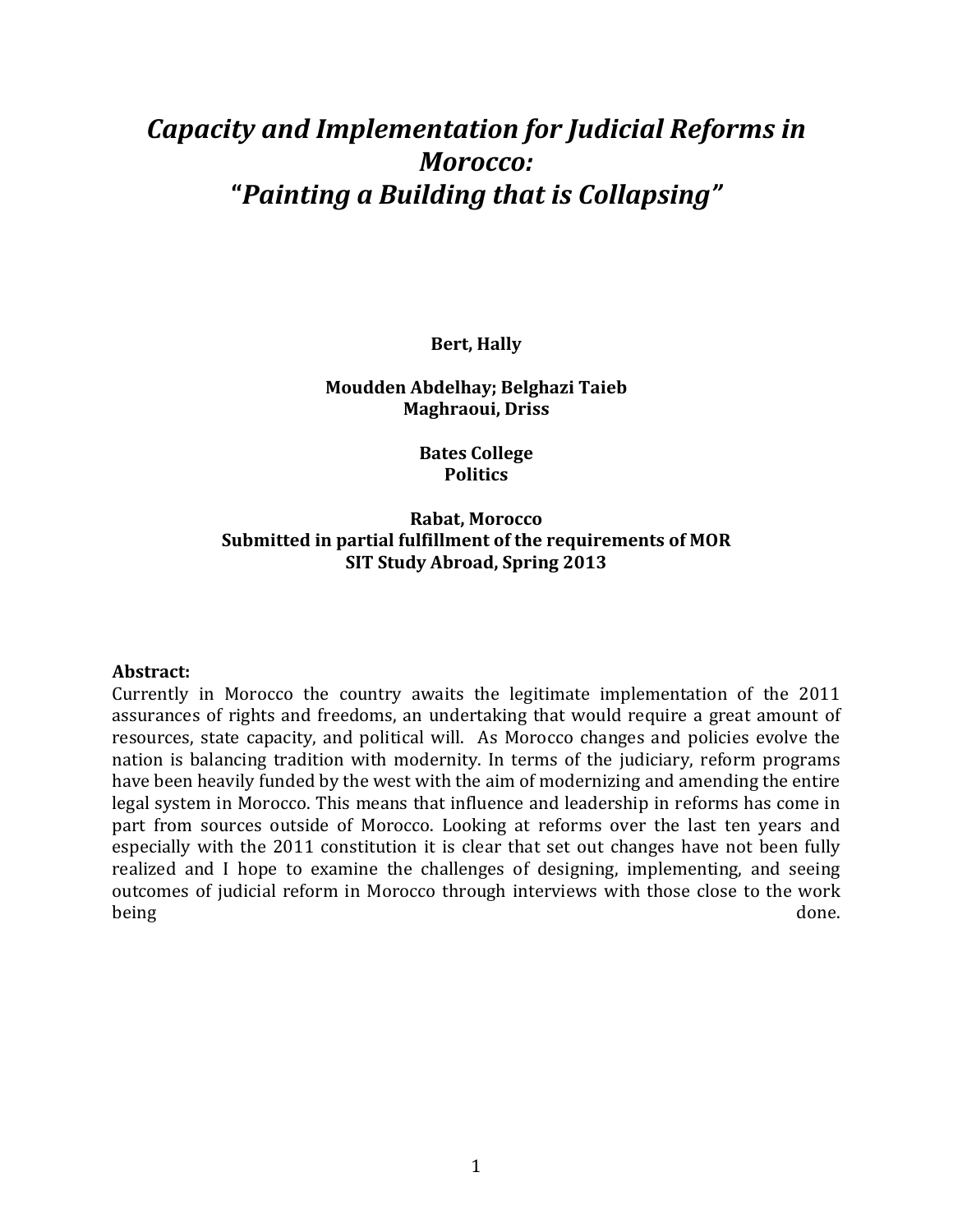#### **Acknowledgements:**

This paper and research could have been completed without the support and guidance of the wonderful people at the Center for Cross Cultural Learning. The kindness and immense knowledge of Abdelhay Moudden, Taieb Belghazi, and the ever-supportive Nawal Chaib helped to steer me in the right direction. Dr. Maghraoui acted as an inspirational advisor. Moreover, without the expertise and hospitality of my interviewees I would not have been able to make my research idea a reality. Thank you to my family in the United States as well as my host family here in Morocco. Lastly, I feel as though I must attribute the success of my independent study time to the glorious and flawless Beyoncé Knowles as well as the poignant yet bubbly duo of Tegan and Sara. For without their musical inspiration the creative energy and optimism of my roommates and myself would have been as lacking as our love for medina cats<sup>\*</sup>.

!!!!!!!!!!!!!!!!!!!!!!!!!!!!!!!!!!!!!!!!!!!!!!!!!!!!!!!

<sup>\*</sup> Independent Study time would have in no way been as fruitful without the good people of Top Batido and that guy who sells us ice cream bars on Siti Fata.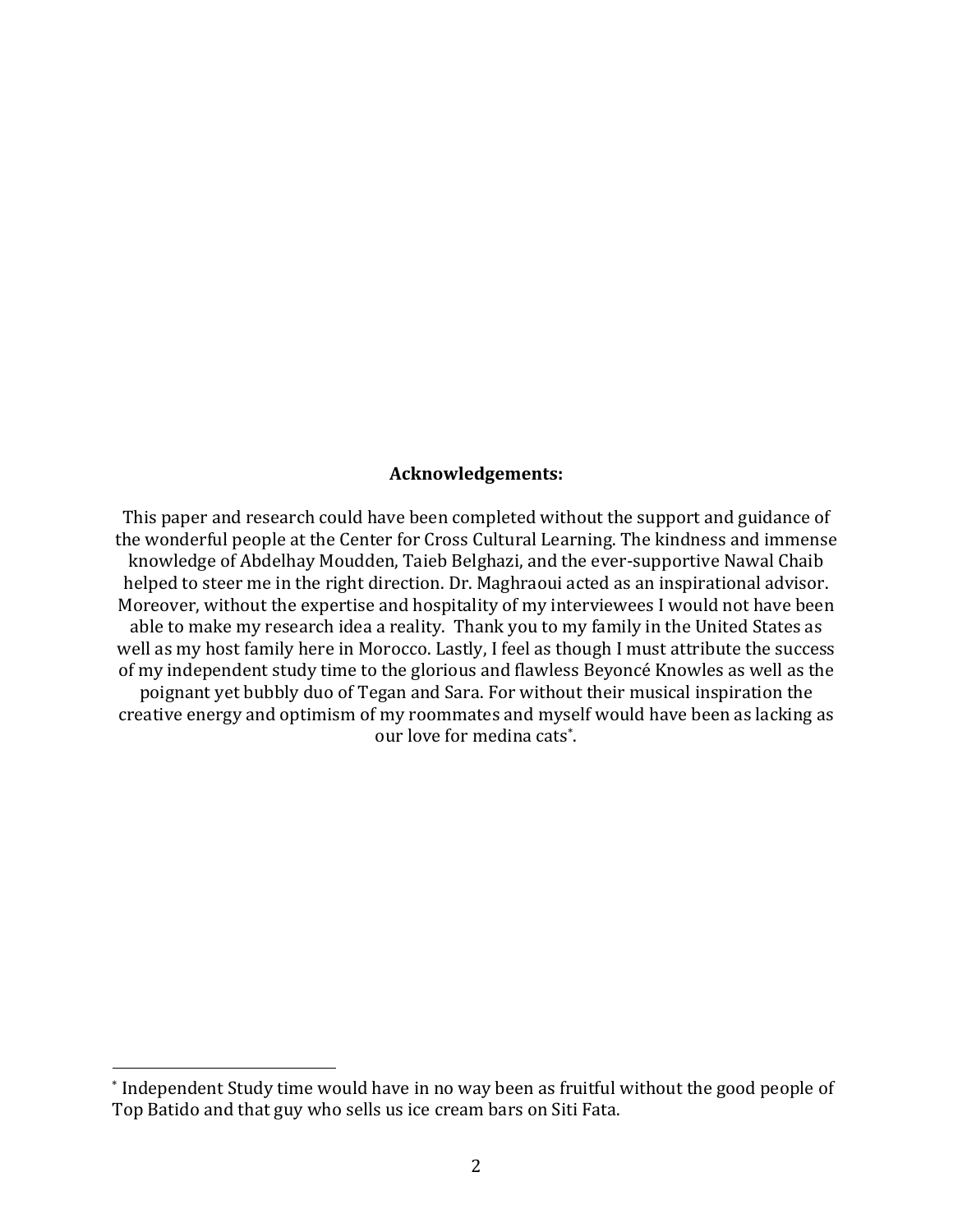# **Table of Contents**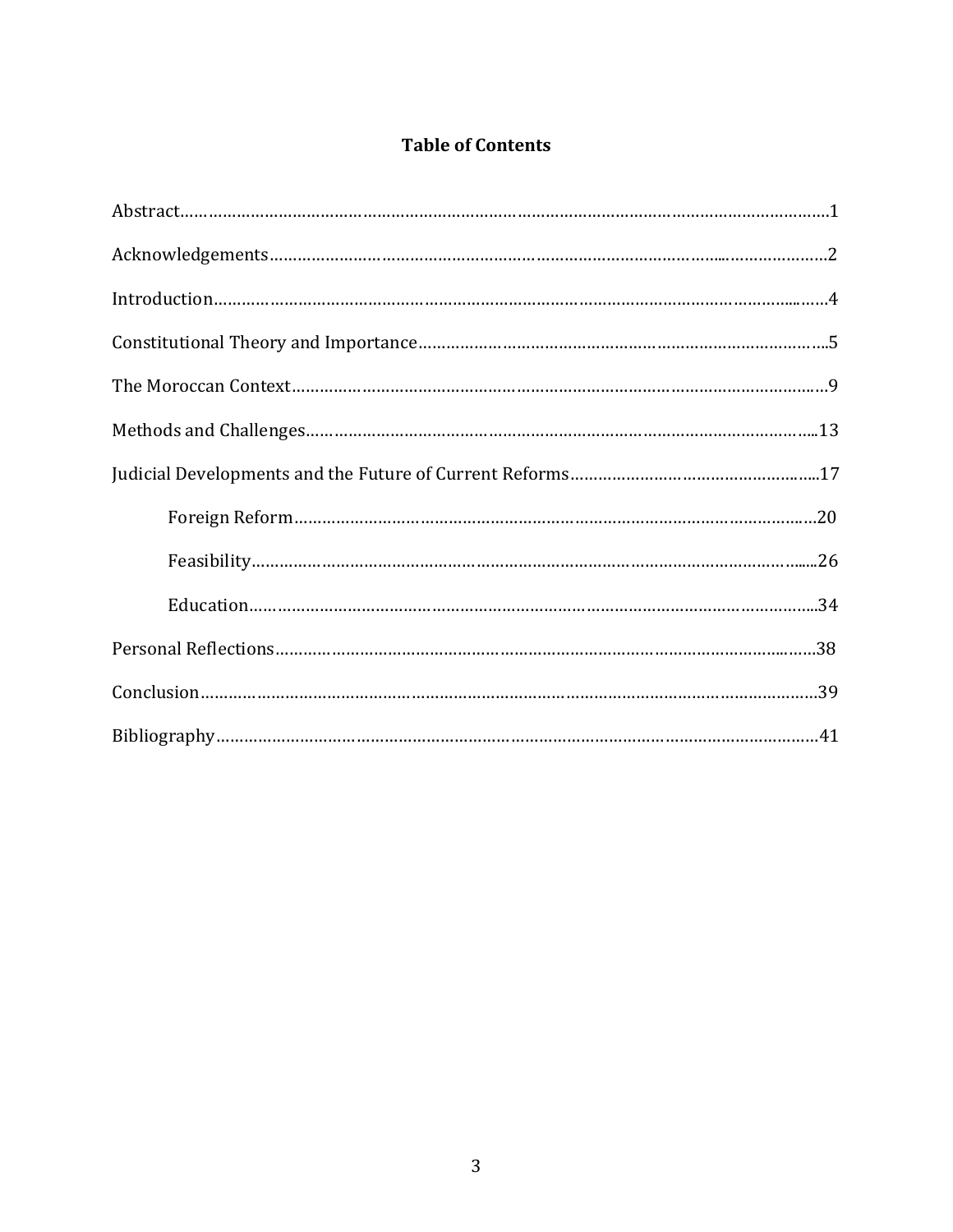#### **Introduction:**

Alongside the great changes occurring across the Middle East Morocco has been cited as an exception of stability. The political situation in Moroccan has not escaped volatility as the 2011 Constitution purposes a myriad of changes to political structure. Reforms within the new constitution suggest a separation of powers that would require participation from multiple institutions and branches of power. Cooperation of that kind in a country that is separated on matters of leadership and power cannot come without a great amount of state capacity.

Moroccan institutions and organizations work to promote judicial integrity, establish legal clinics, and strengthen the national anti-corruption regime. With these attempts at reform in place alongside the new constitution what seems to be left is the capacity at which the state can legitimately accept and implement these reforms. Through interviews with the leadership at an American based reform association in Rabat and lawyers in Morocco I hope to gain better perspective of the actuality and effectiveness of such reform programs. I ultimately hope to use the case judicial reform as way of understanding the state capacity of Morocco and the connection between constitution and country.

As an introduction to these issues I will overview theory about the connection between community and constitution, as well as the Moroccan context, and development of judicial autonomy in the country. I will include a section outlining my methods and struggle with research ethics in the context of being an undergraduate in a country after having only lived here three months. The interviews I have conducted will add to the breadth of work done on Morocco and its transitions during this important time.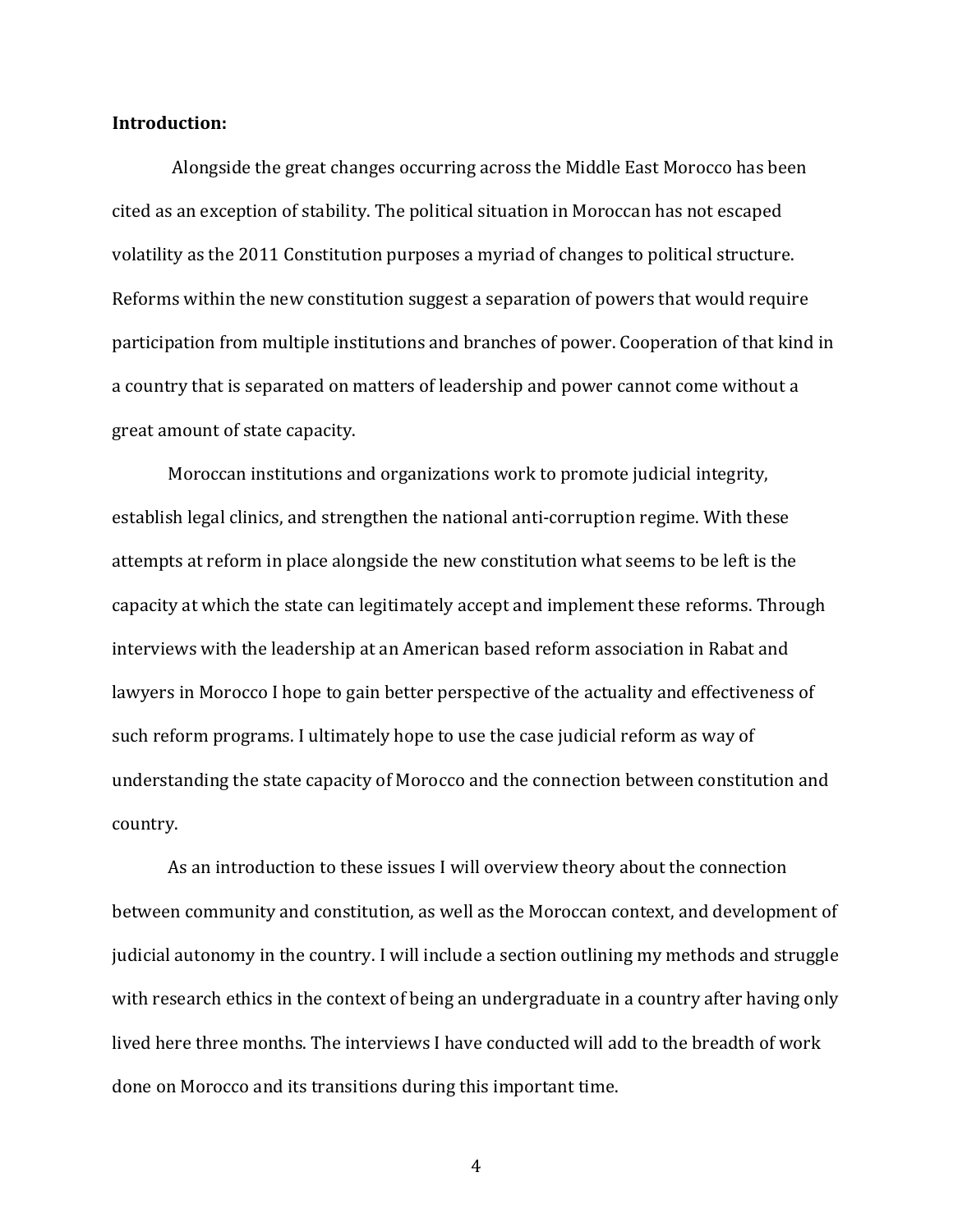#### **Constitutional'Theory'and'Importance:'**

Upon gaining independence in 1956 Morocco inherited the civil law system of its former colonizer France. Unlike common-law systems, civil law jurisdictions do not look to precedence. Originating in Western Europe Civil law's core principles are arranged into a referable structure, which serves as the primary source of law. This is important to recognize when discussing the importance of a constitution in country that's system is based heavily on criminal and penal codes and that does not view the constitution in the same way. Moreover, the constitution of Morocco is dependent on many "organic laws" which allow for the realization of rights and legislation outlined in the constitution but such laws have not yet been written (Benslimane p.2). Therefore a distinction between civil and common law systems is that the common law framework comes from judge-made law which gives precedential authority to prior court decisions based on the notion that treating cases and individuals differently would be unfair.

In the United States the Constitution acts as the law of the land, our nation's Rule of Recognition. In Philosophy of Law the Rule of Recognition is the notion that in every legal system there is a rule that defines how rules are made. H.L.A Heart's theory is contested but I feel that this notion of a strong foundation is relevant when observing Morocco and the United States. Brilliant founders created the United States Constitution and it stands as a commitment to democracy and freedom. Within this grand document are assurances of protection against the will of the majority and a system of checks and balance. Through the process of Constitutional amendments the people of the United States of America are able to strengthen or change the law of the land through representative legislation. The courts then aim to serve as the neutral enforcer of the steadfast values that are foundational to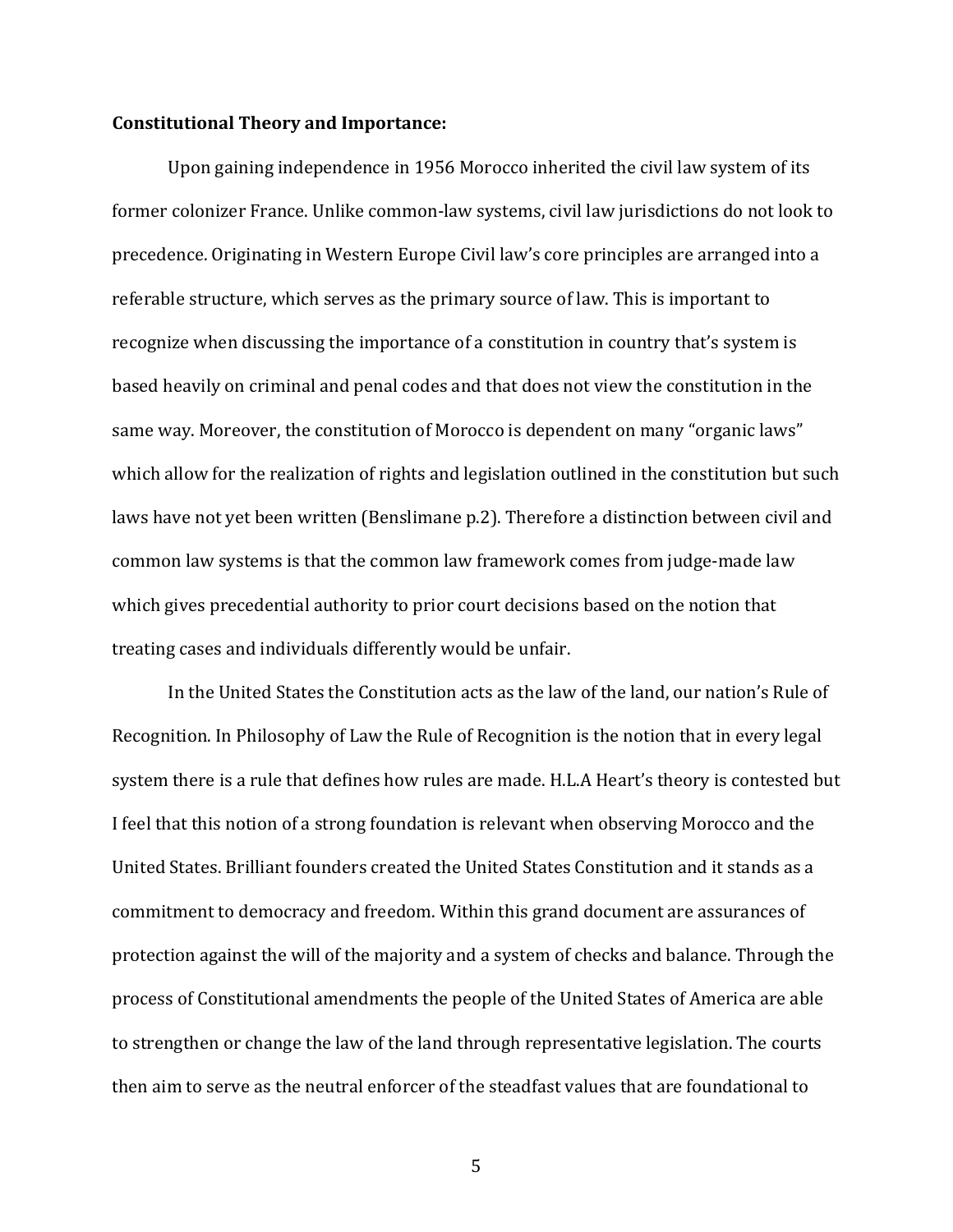our government and notion of rights and liberties. Originalism, the notion of following the constitution strictly, protects the rights and values that act as the foundation of the United States. By appealing for a stricter following of the Constitution it is suggested that rights will remain equal and fair even when the courts are confronted with ambiguous cases that ignite particular morals and value related reactions. Moreover, honoring the constitution rightfully endows the constitution with power and further ensures rights and freedoms. In Morocco if the new constitution is not followed as it was announced it would undermine the entire document rendering it useless.

Morocco's new constitution is laced with promises and principles aimed at projecting a more hospitable Morocco for all. The 2011 Constitution has been viewed by some as merely an appeasement for the 20<sup>th</sup> of February Movement and the fever of the democratic or Arab spring. As a constitutional monarchy the 2011 document is to act as the guidelines for the parliament that acts as head of state. With the new constitution comes the need for political will and state capacity to enact the document into fruition.

Along with an examination of the importance of the constitution I also hope to understand the state capacity and political will of Morocco. In discussing reforms it is important to investigate how hospitable nations are to accept and implement such changes and this is a matter of state capacity. In order for any system of reform to be effective states must be able to "implement and comply with international obligations" and further this legislation must translate to domestic "behavioral change" (Weinthal 58). It is domestic institutions and establishments that monitor and encourage such behavior change, and in Morocco these institutions do not have an overwhelming amount of resources or access to information that would make them most effective. There must be some concern or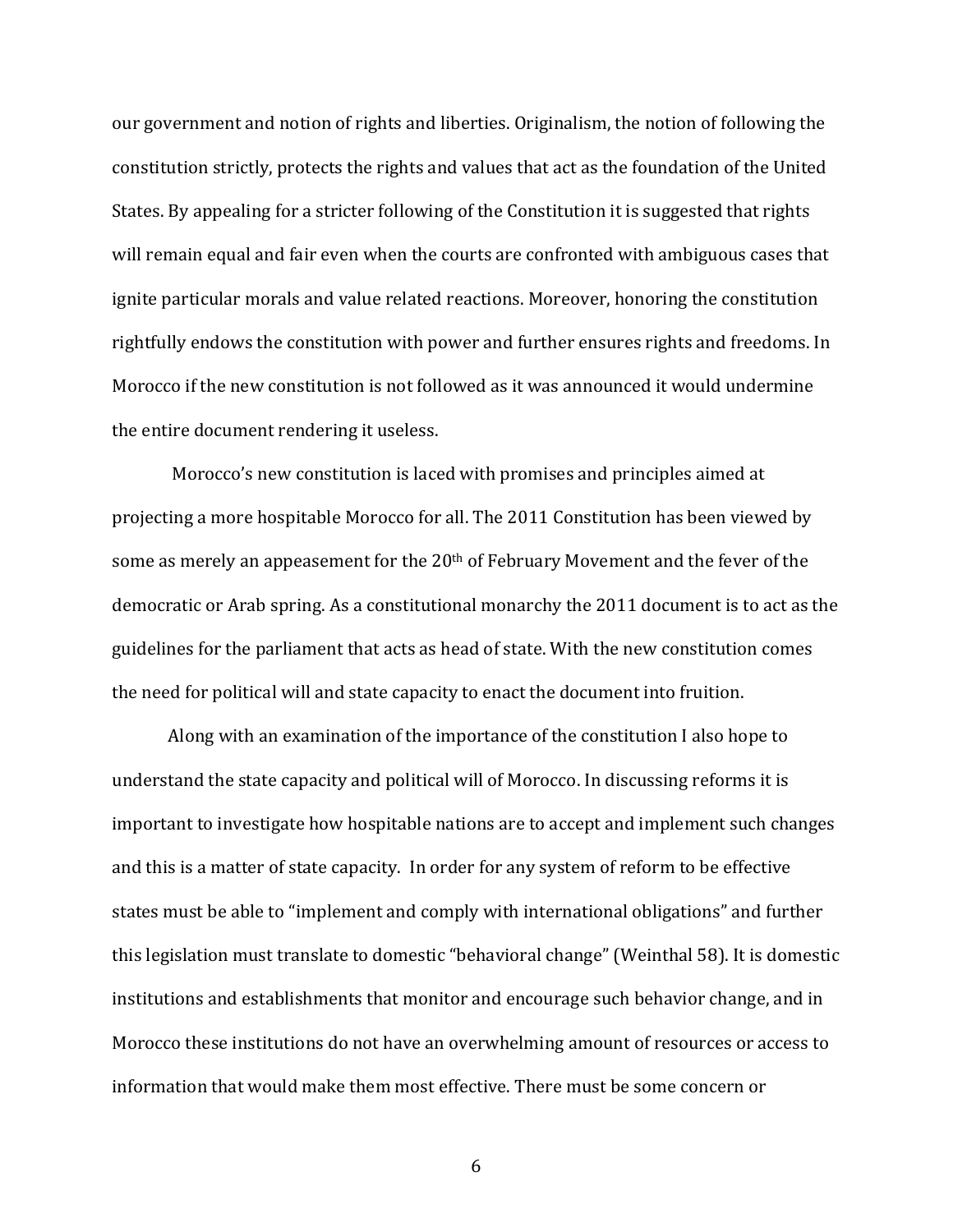movement domestically to make internationally agreed upon legislation effective. This would mean a societal investment in the fairness and quality of the judiciary. Governmental agency and domestic capacity are extremely important and their absence from judicial issues can be attributed to concerns of state security or other more highly prioritized matters, or the dynamic of political and monarchical actors.

An example of a similar issue of program implementation in the Middle East is the attempt at environmental reform in Israel. Erica Weinthal argues that Israeli policy-makers and general public simply cared more about security issues than environmental troubles making that state inhospitable to any kind of legislation that to them did not seem as valuable (Weinthal 51). An echo of this behavior can be seen in Morocco in the matters of the Western Sahara and Algeria, where the state expends more time and resources on this issue than on other additional topics (Economist Intelligence Unit 2012). For Brazil a hurdle to legislative cooperation was a deep wound from colonialism; historical tensions cannot be swept away upon the rise of other concerns (Lahsen 157). These issues could potentially present themselves in the case of Morocco's relationship with France. Furthermore, judicial reforms can seem somewhat intangible to less developed nations due to the cost involved. Lahsen points out that financial limitations turn into research, technology, and monitoring limitations leaving less developed nations without the same standards of more developed nations. The matter of priorities does not only apply to developing nations. In the case of the reforms related to the ozone, France was comparatively out of action. The Industry Ministry had "an innate bias toward the interest of " important French producers of CFCs (Haas 1992 217). If a nation and it's people care more about other matters than those in question in reforms there is not as much pressure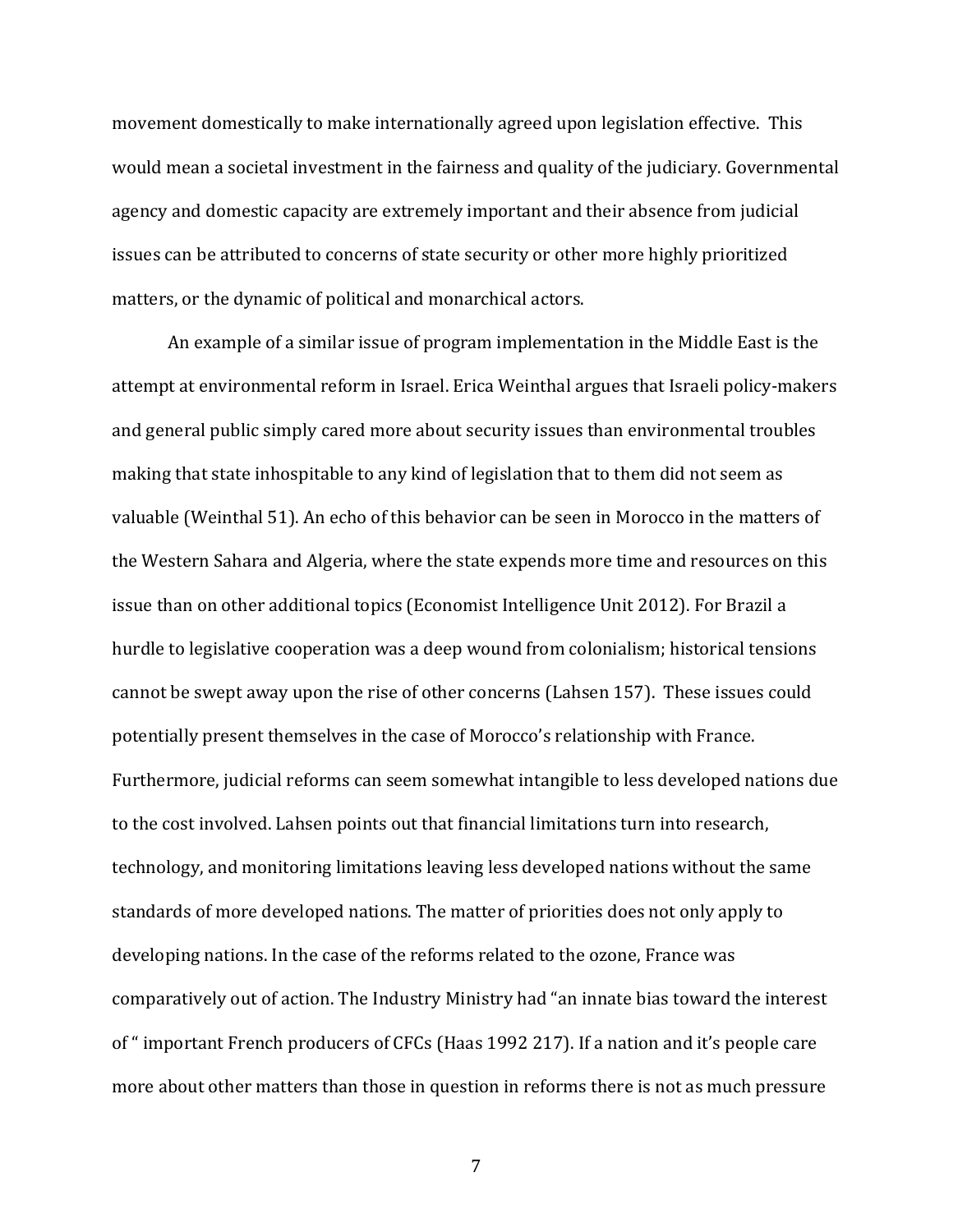to enact modifications and little success if attempted. The following section will examine Morocco relationship to its constitution and other elements of state capacity that have been particularly dynamic in the last ten years.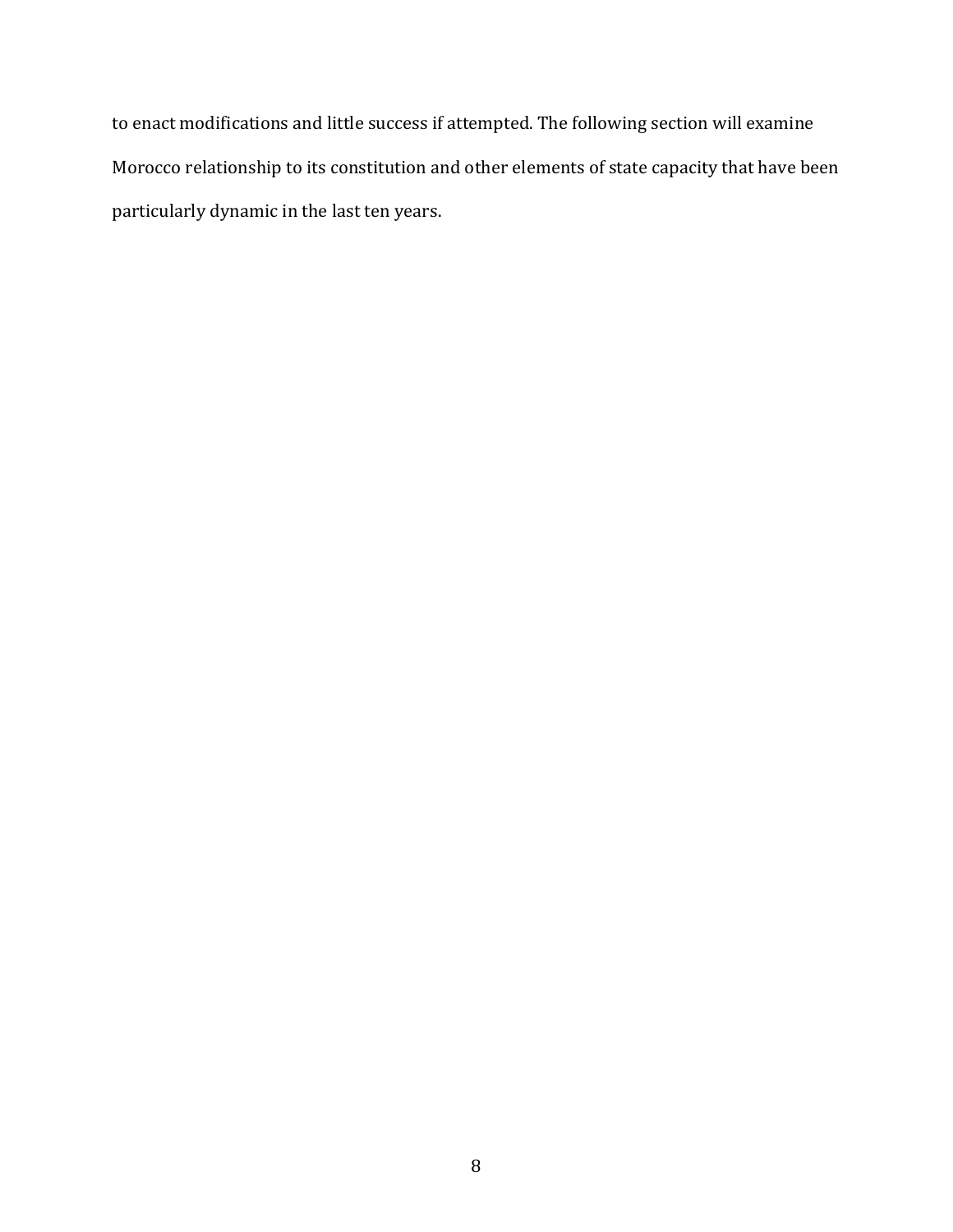#### **The'Moroccan'Context:**

Morocco is a country with an extremely unique and diverse history and cultural makeup. Located only twenty miles south of Spain, Morocco has strong ties to Europe, not only through location but through the colonial ties of France as well. This history with countries to the north have made it so that France is strongly invested in Morocco and supplies large amounts of aid and development support. Such ties not only explain the strong financial connections between the countries but have also left footprints on the language, as Spanish is spoken widely in the north and French is taught in schools and used widely as a language in which to conduct political and academic matters. Outside of Arabic, and Spanish, and French other important cultures in Morocco are that of Berber (Amazigh), sub-Saharan, and Jewish peoples. The new Constitution acknowledges this great amount of diversity by recognizing the Amazigh Language and the promising the freedom of religion. The actualization of recognizing the Aamigh language has been a large undertaking done by the commission of the king. The Institut Royal de la Culture Amazighe stands as an example as a of major financial efforts aimed at bolstering the cause of the Amazighe people but in fact has garnered critique for being a more superficial attempt from the Monarchy (Bouasla, Tibari Lecture). That kind of critique is reoccurring in Morocco, as corruption of government and politics is a main issue among many in the diverse state.

Corruption is an issue that affects not only the constitutional monarchy of Morocco but also the courts and judicial system. This was one of the issues addressed by the  $20<sup>th</sup>$  of February Movement. In the winter of 2010 violent and nonviolent protests came to be know as the Arab Spring. Middle eastern Countries began to see uprisings and great change. In Morocco the movement manifested itself most prominently in the  $20<sup>th</sup>$  of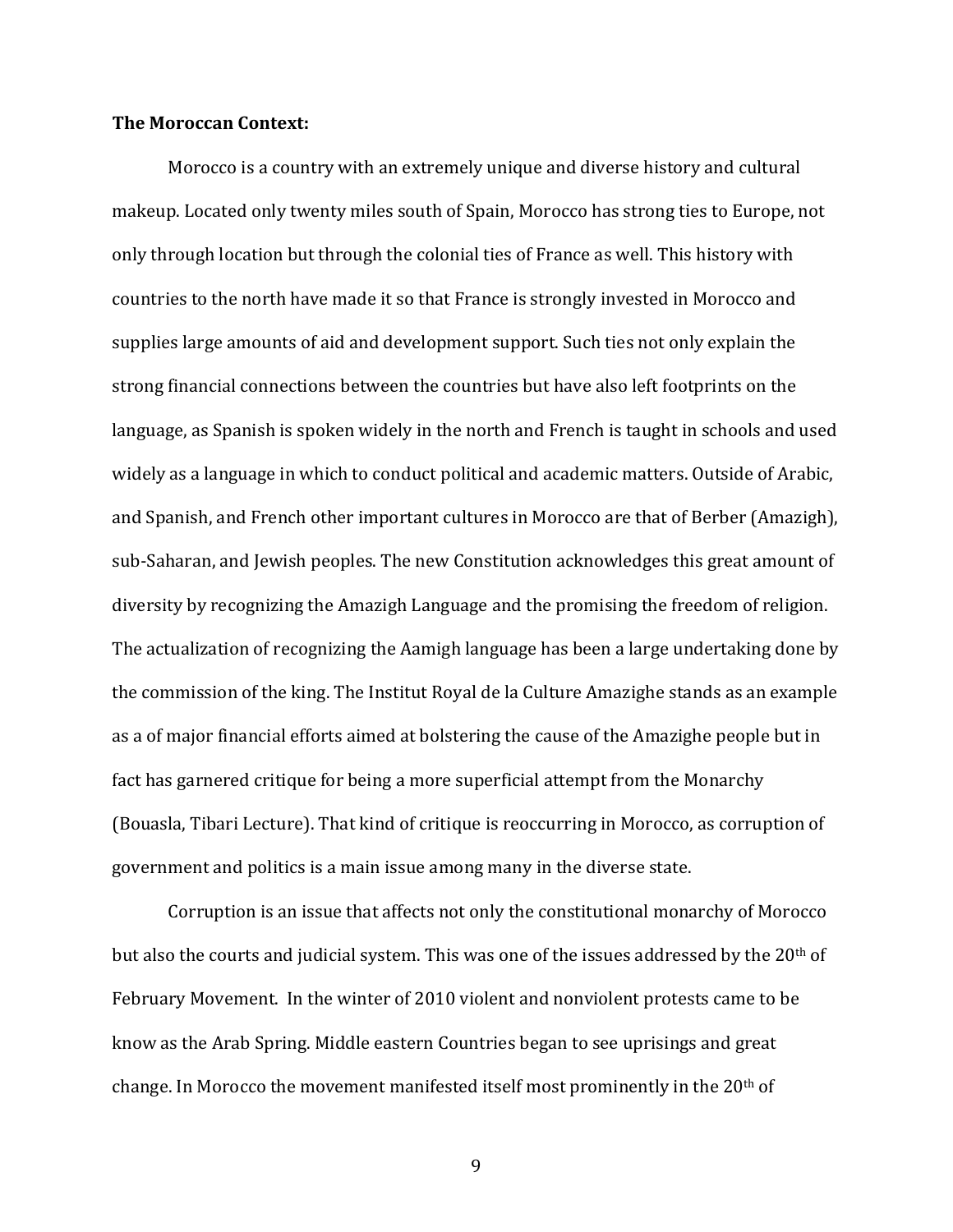February Movement. Morocco was seen and refereed to as an exception when in 2011 a new constitution promised to reform and enact for democratic polices. Another issue addressed by the movement is education.

One of the issues that plagues Morocco most greatly is illiteracy and issues of education. This problem is largest and has been addressed mostly in the case of women as well as in rural communities. Education and literacy among women has been improving as women gain more access to education and professional skills through national and foreign efforts. In morocco 60% of women are illiterate which acts as a constraint to development and civic understanding among citizens (Bouasla, Tibari Lecture). Through building more schools, especially in rural areas, education has been improving in recent years. This has come at a great cost due to the fact that villages are scattered so building a school means also building a dorm to host students. Alongside financial cost has come the cost of combating tradition. Allowing women to go to school means that they are unable to contribute through child labor or the family business. The World Bank has enacted a scheme in southern Morocco that gives incentives for keeping children in school (Bouasla, Tibari Lecture). This pattern of development coming up against tradition is a reoccurring one in Morocco.

Another issue of tradition that affects women most is the effect of Islam on women's rights. Women have only very recently been incorporated into the public sector. Beginning approximately in the 1960's, related the Iranian Revolution and women gaining entry into the political sphere, it has been argued that the inclusion happened too quickly and it is not yet normalized (Sexuality and Islam Lecture). Thanks to the work of National government organizations and foreign and domestic programs women have been making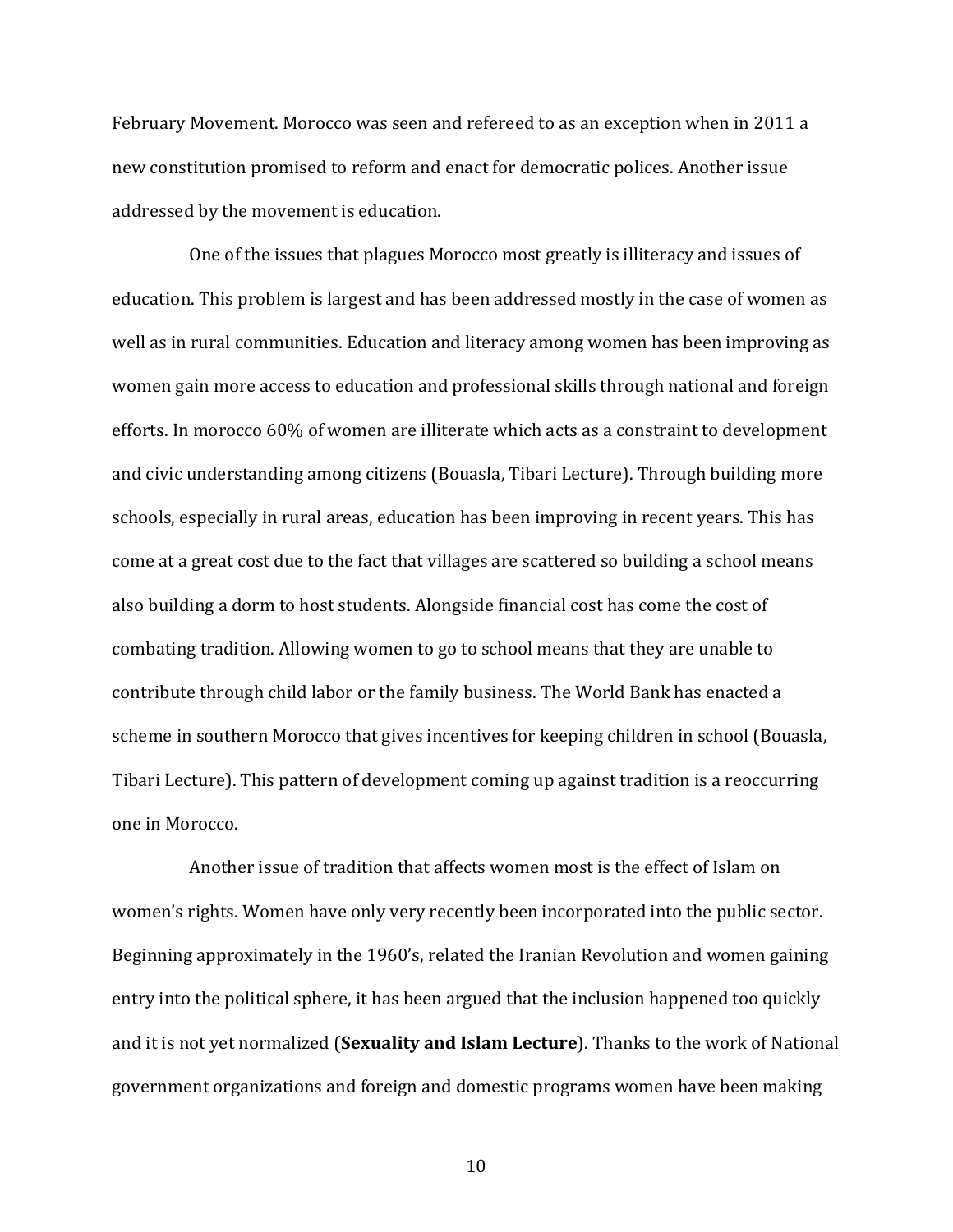strides in gaining equality and being apart of defining their place in society. Some movements have used Islam as a source of empowerment in their efforts but for others traditional Islam stands largely in contrast. An outdated penal code and presence of religion in government makes equality for women incredible difficult and influences their place in the judiciary and involvement with the courts significantly.

These main issues in Morocco have been developing over many years. Mohammed V served as Morocco's first king when the country was established as a French protectorate in 1912. Hassan II, his son, began his reign in 1961. This time has become know as The Years of Lead and are recognized as a time of turmoil due to the multitude of human rights violations and problematic programming initiated by Hassan II. In 1999 Mohammad VI, the current king, began his rule. In 2011 the king commissioned a new constitution in the midst of the Arab Spring. The 20<sup>th</sup> of February Movement came about in the circumstance of "highly discredited and politically weak Moroccan political parties and labor unions" (Madani et. Al p.6). 150,000–200,000 Moroccans in 53 cities and towns throughout the nation "marched in a call for greater democracy and change...this movement was joined by a range of political groups, comprising a mishmash of different ideological positions united only by their opposition to authoritarian rule in all its manifestations" (Madani et. Al p.6). The rhetoric of the constitution that was enacted in the July following the 20<sup>th</sup> of February Movement was aimed at appeasing the needs of the movement.!

Currently in Morocco the country awaits the legitimate implementation of the 2011 assurances of rights and freedoms, an undertaking that would require a great amount of resources, state capacity, and political will. As Morocco changes and policies evolve the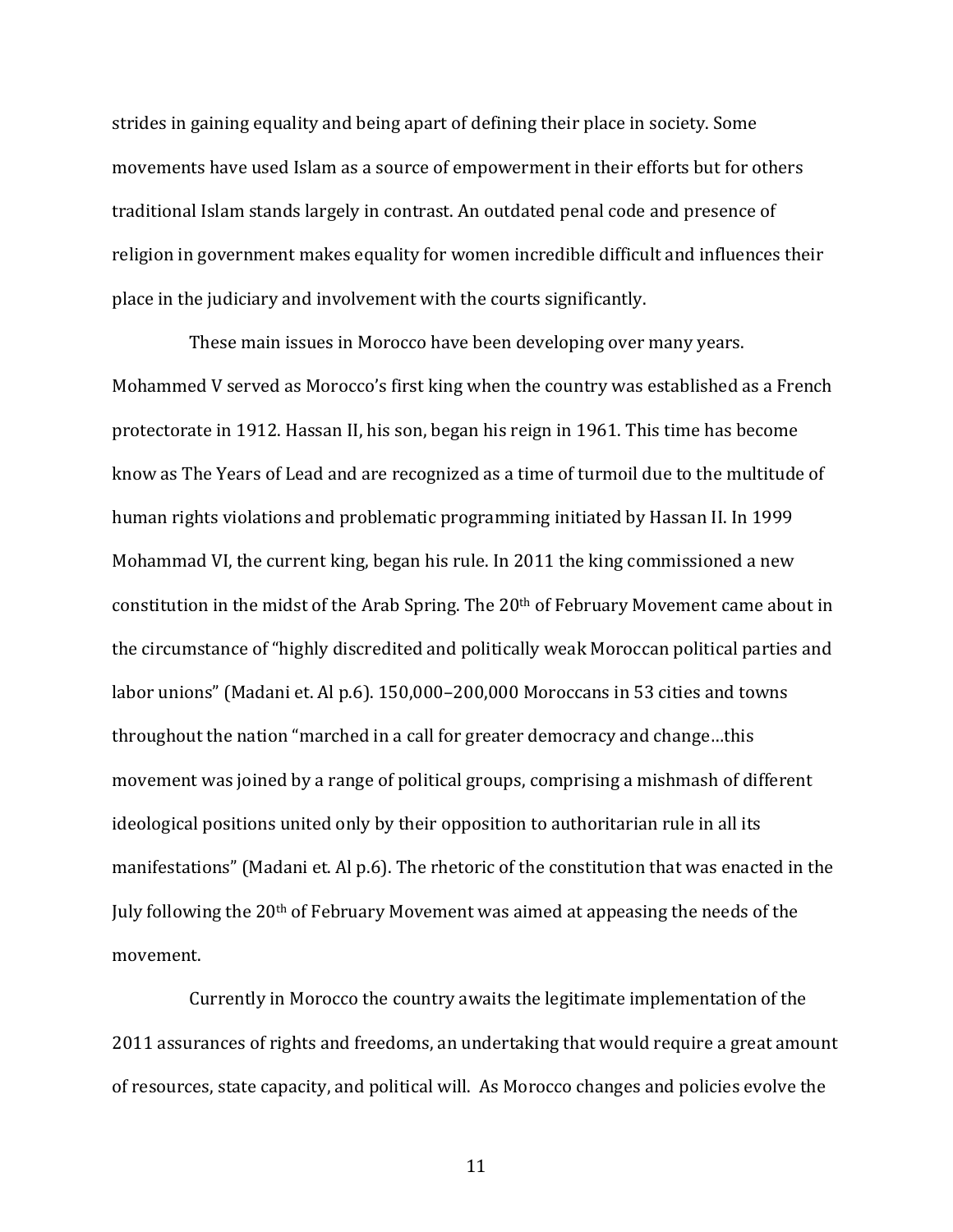nation is balancing tradition with modernity. In terms of the judiciary, reform programs have been heavily funded by the west with the aim of modernizing and amending the entire legal system in Morocco. This means that influence and leadership in reforms has come in part from sources outside of Morocco. Looking at reforms over the last ten years and especially with the 2011 constitution it is clear that set out changes have not been fully realized and I hope to examine the challenges of designing, implementing, and seeing outcomes of judicial reform in Morocco.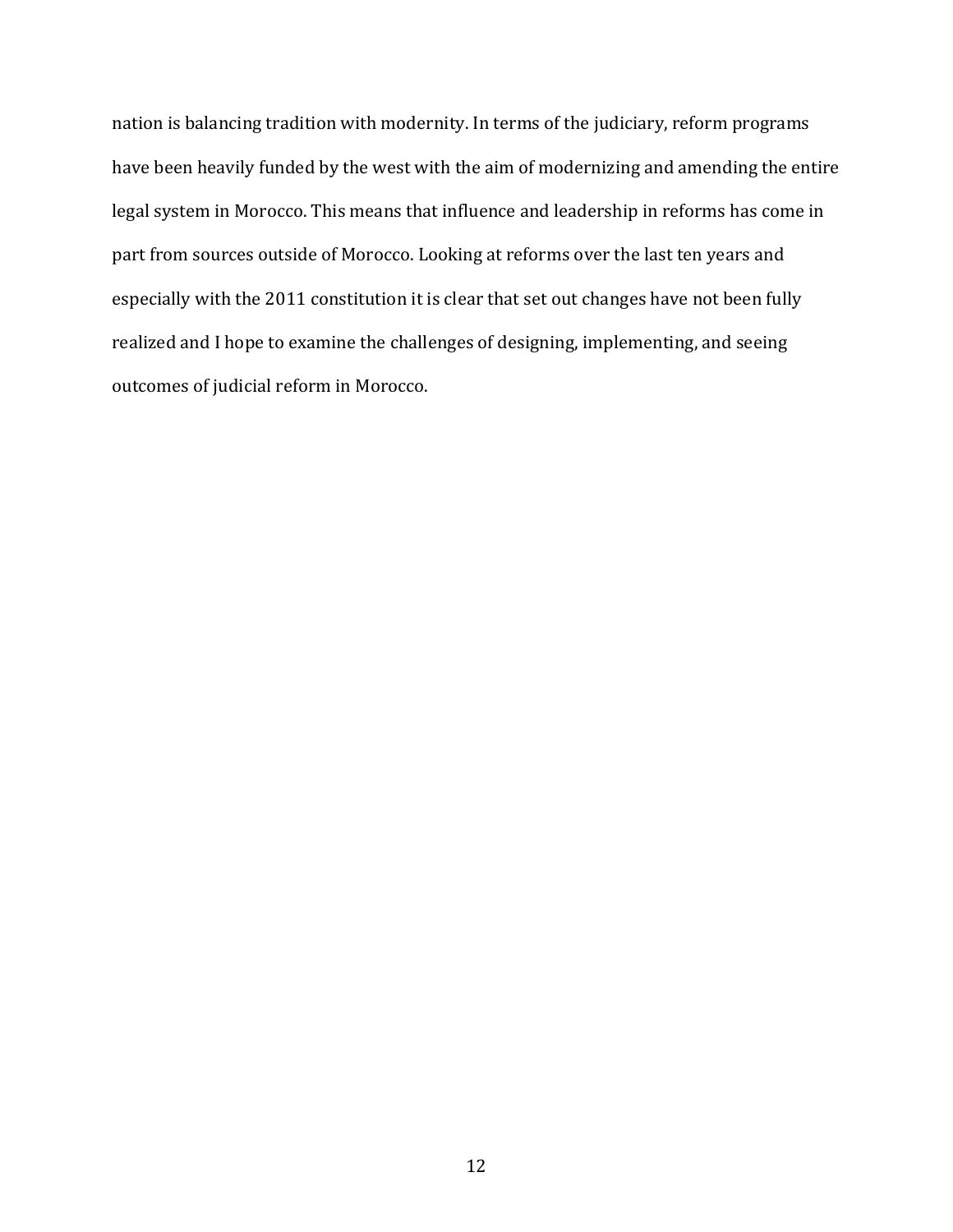#### **Methods'and'Challenges:**

My research was done under the advisement of Driss Maghraoui. I utilized the Bates College Online Resource Catalog as well as lectures and resources from the Center for Cross Cultural Leaning. Although a great amount of research exists related to state capacity, revolution, judicial reforms, and Morocco I choose to focus primarily on interviews as too take full advantage of my being here. I conducted three interviews. One interview with Reda Oulamine a Moroccan lawyer and national government organization leader working towards judicial and legal reforms in Morocco working in Casablanca. I had the opportunity to interview two employees of a prominent foreign funded organization working to reform the rule of law in Morocco; one of them Moroccan and one of them American. I attempted to keep my questions broad and inviting to other discussion. The questions following were not included in every interview and there are some questions that not included in this list:

- How are you involved with the judiciary in Morocco?
- How did you get involved in that position?
- Have you been apart of any reform efforts before or after the 2011 Constitution?
- *What have been the outcomes of past or current reforms?*
- What do you think lead to those outcomes specifically?
- *What other kinds of programs have you observed as effecting judicial reforms in Morocco?*
- Are there obstacles to reform? If so what are they and how do they affect progress?
- *What are you thoughts on the 2011 judicial reforms?*
- *Do you think Morocco can have the judicial system described in the constitution?*
- *What do you see as the next moves related to the judiciary in Morocco?*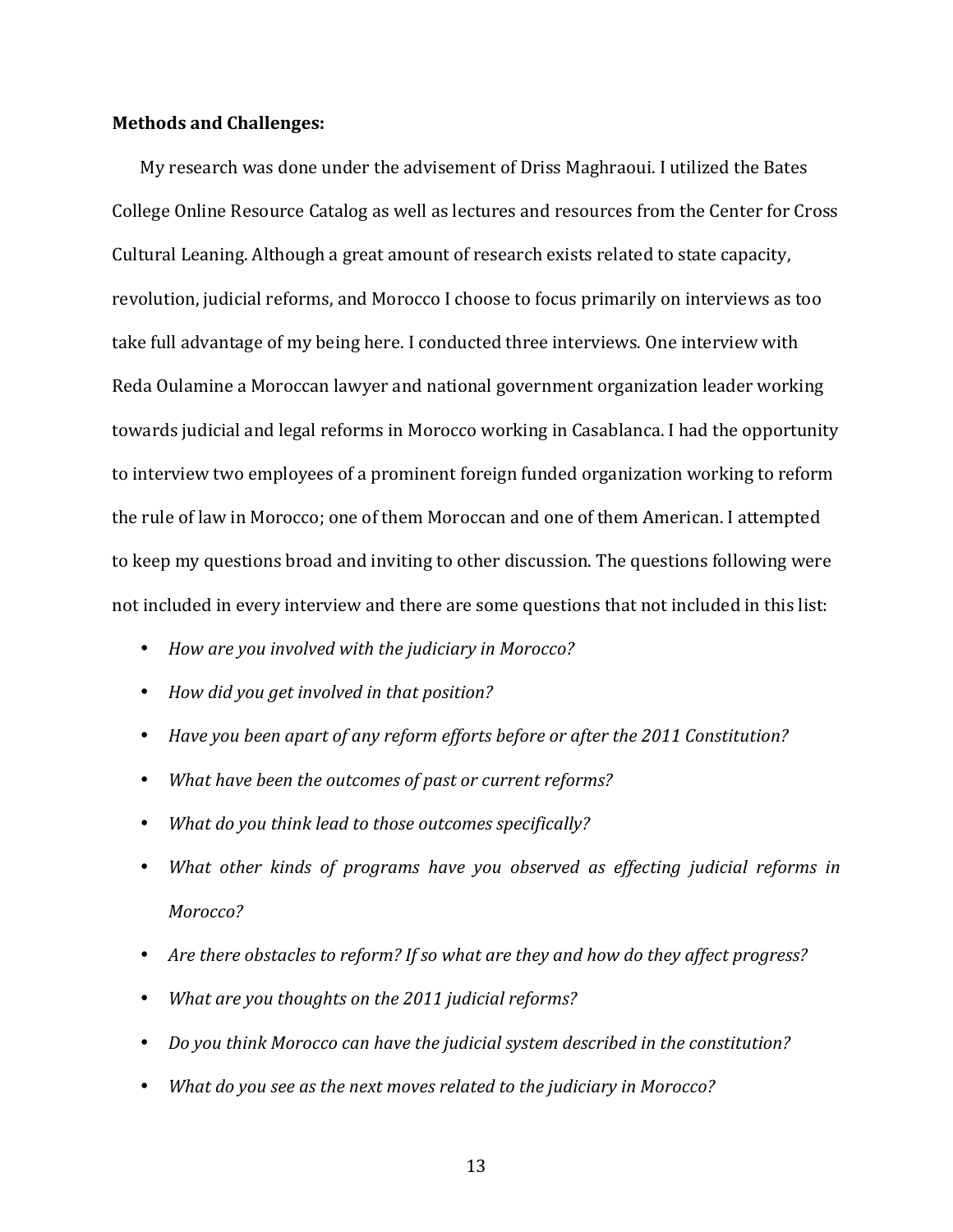In conducting undergraduate research there are many complications. Issues particularly pertinent to Morocco and my research were that of language, time constraint, and my own personal inexperience. All of my interviews were conducted in English. One of my interviewees spoke English as his first language and my other two were Moroccan's who were fluent in English. Language and understanding of different culture dissimilarities between the United States and Morocco strongly affect the legitimacy of the research I did and the interviews I conducted. Researchers and anthropologist who relay cultural information in their work are required to "translate [their] lived experience among the [their subject in question] to the language of symbolic consumption of alterity…[making] available abridged images...that will be vicariously lived by the industry of... activism" as well as research are related reforms (Ramos 1994: 167). These outsider accounts of societies become the popular belief regarding cultures without regard to complete accuracies and complexities that are so present in Morocco. In this translation research becomes "the product of Western discourses...these images often say more about Westerners than about [the subject in question] and tend toward simplistic notions that do not encompass the complex realities of most...peoples' lives" (Conklin 1997: 713). This kind of relaying became hurried and extensive with the rise of the democratic spring as a multitude of news sources and researches tried to capture the changes.

In attempts to produce news and research the whole story has to be made easier to report. Even with the best intentions researchers present misleading ideas that jeopardize the progression of people's goals. The structure of western understanding leads "[the] dominate culture's stereotypes of [the] subordinate culture [to be] inaccurate attempts to liberate [them] from oppression" (Ranco, 2007: 35). When balancing existing stereotypes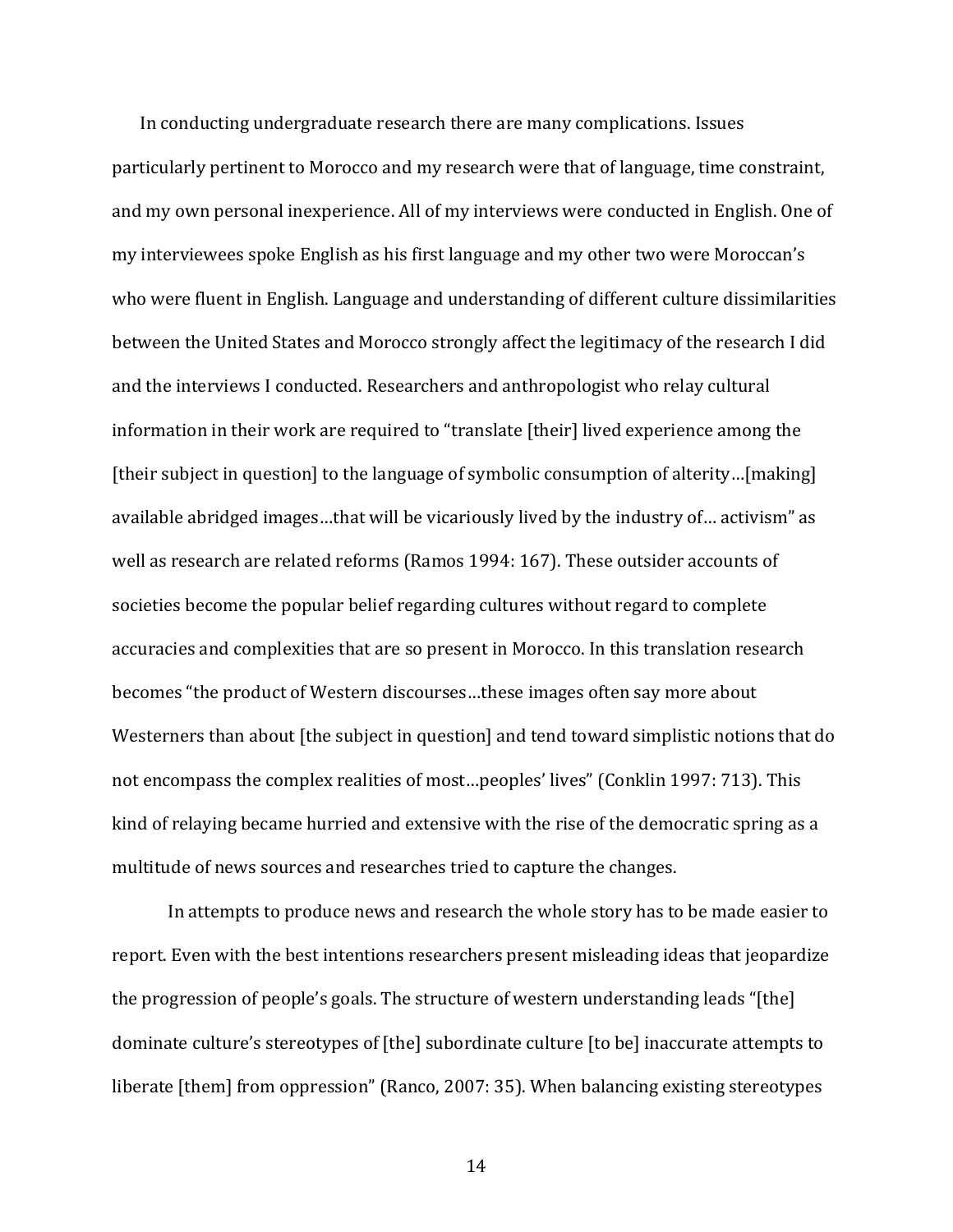and the people in the relationship can be "deeply problematic [as it] distorts culture" (32). This makes it difficult to gain a full understanding through the othering and misrepresentation. This kind of selective and bias scholarship shapes the understanding of researched societies and issues and sets goals on a trajectory of distortion.

In aims at curbing this behavior anthropologists have made attempts to better their research methods. In Decolonizing Methodologies, Research and Indigenous Peoples Linda Tuhiwai Smith presents strategies to make the research of Indigenous communities, in particular the Maori, more "culturally sensitive" by suggesting things like learning the Maori language, making efforts to "seek support and consent" of the Maori, and the strategy of "making space" by "[bringing] more Maori researchers and voices into their own organization" (Tuhiwai-Smith, 1999: 177). These kinds of strategies are incredibly time and resource reliant making them naturally the less efficient. Even in the realm of scholarly research and high profile anthropology the economy takes hold. There are clear consequences of misleading representation perpetuated by researchers and changing the embedded methodology to take a more respectful and inclusive trajectory is riddled with difficulties and seeming impossibilities.

These translations can have serious consequences in terms of global understanding of developing countries and peoples' understanding of themselves on the global stage. It can be described as "a kind of ethnographic hall of mirrors" where groups see what kind of representation garners global attention and then recycle those manipulated ideals back to other activists and institutions perpetuating misleading perceptions (Brosius 1997: 63). Researchers and news sources have to make their cause "beautiful or profound" in order to mobilize an audience and garner funding, but in doing so distorts information, by imposing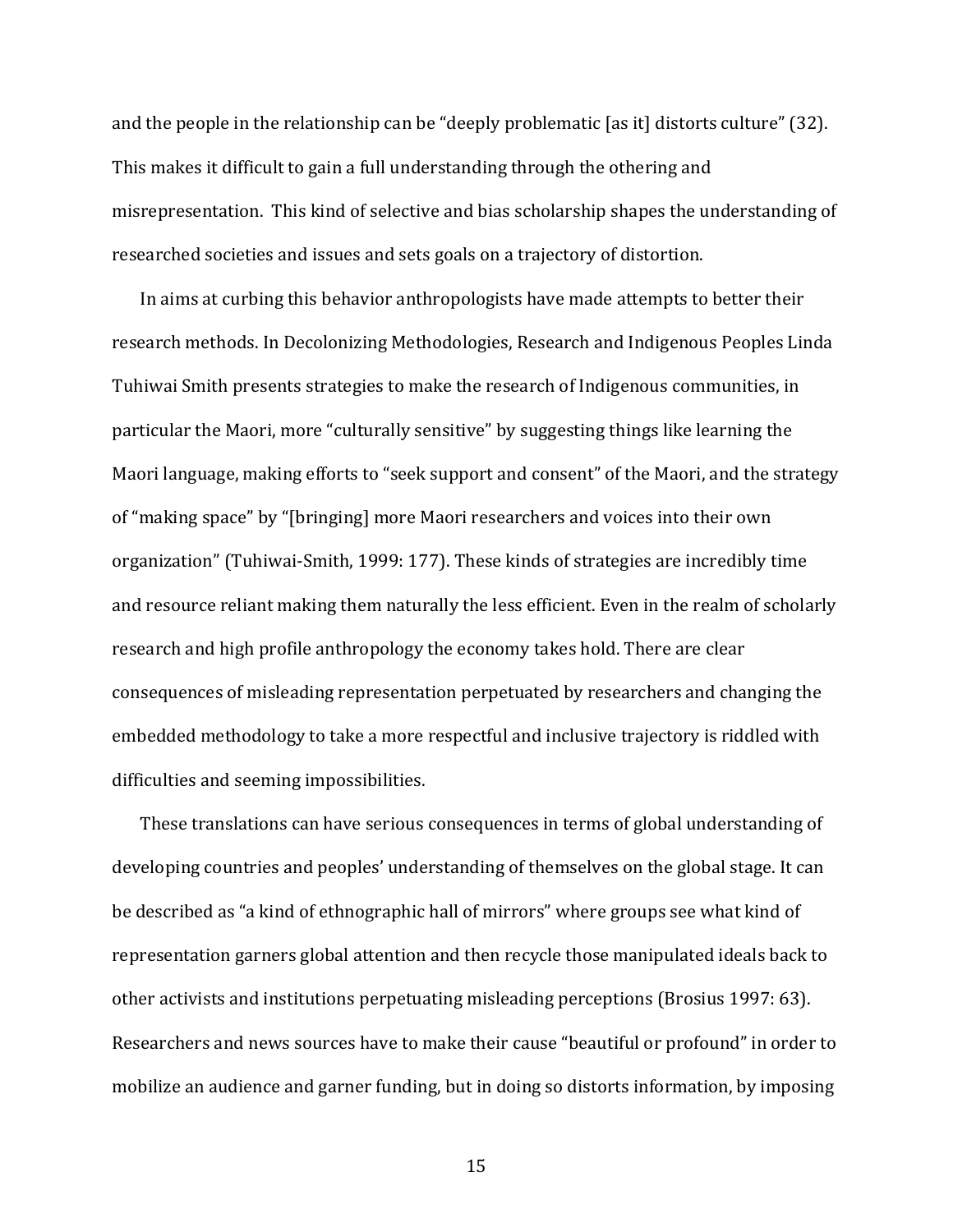meaning it in some ways "expunges" other important facets of the culture (64-66). The time and resources it would take to produce an account of the judicial reforms in Morocco and the effects of the 2011 constitution certainly go beyond my three-week experience and potentially such detailed and ethical studies or monitoring of issues such as the one examined in this paper are impossible without exorbitant amounts of funding and academic backing.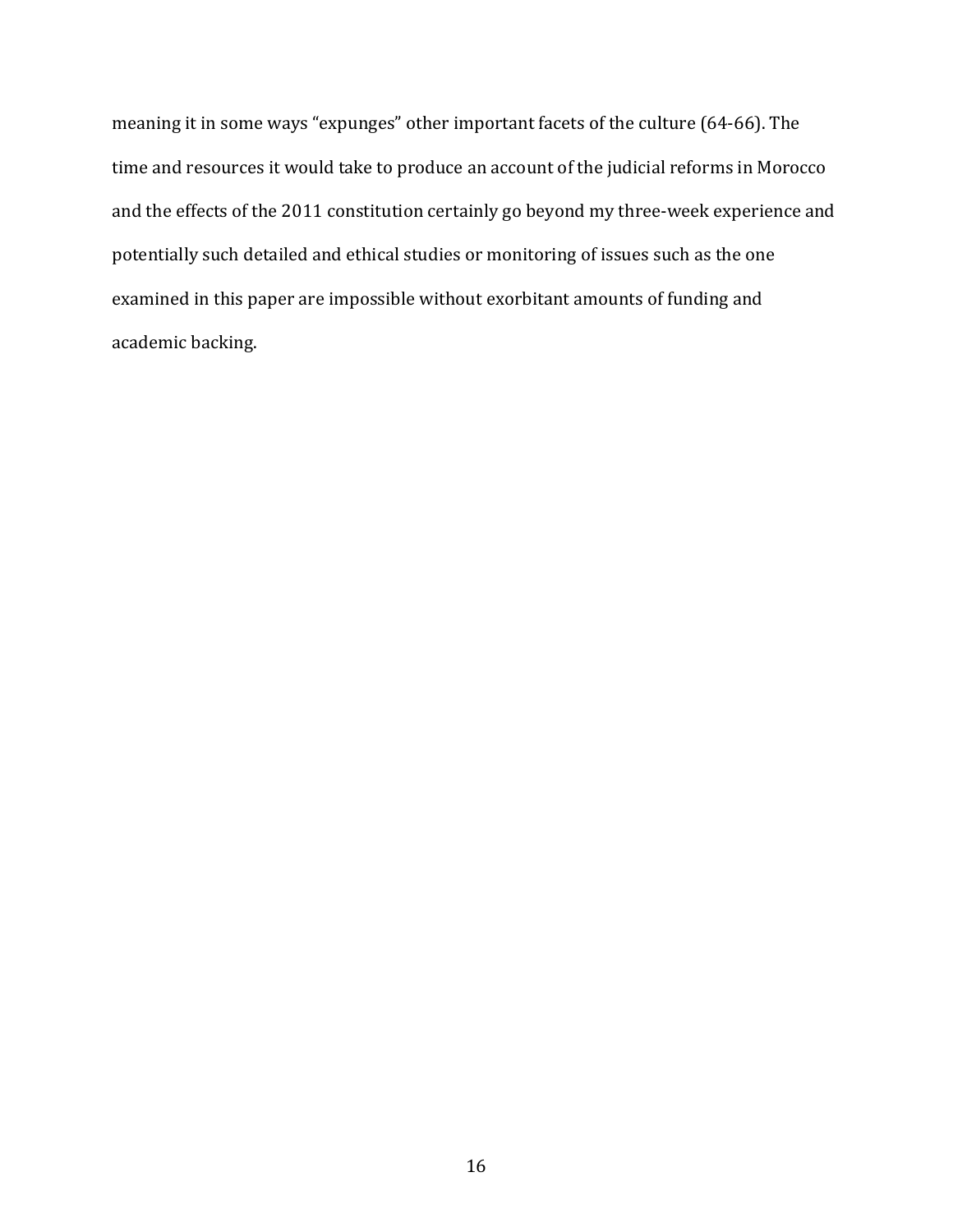#### **Judicial'Developments'and'the'future'of'current'reforms:'**

In August of 2011 King Mohammad VI outlined six key objectives of the judicial reforms many of which had been goals of foreign and national organizations currently and in years before. The king set forth the goals as stronger guarantees of judicial independence, modernization of the regulatory framework, a reorganization of the judiciary's structure and staffing, improvements in efficiency, better enforcement of rules against corruption, and better implementation of existing reforms. In that same speech he said that he intended to form an advisory body to the Council of the Judiciary (Africa Monitor 2009). A main point of change related to the judiciary that is a contested part of the constitution is the monarchy unrelinguishing its "quasi-absolute power" over the judiciary in order to ensure judicial independence (SIHRG p.10). In the 1996 constitution Article 82 establish the Judiciary as "independent of the legislative and executive branches" (SIHRG p.10). Furthermore, the constitution stipulates that judges are irremovable. Both of these changes are aimed at empowering judges to make their own independent decisions. Judges have taken advantage of these steps toward empowerment and autonomy through forming a new organization called "Club des Juges du Maroc", this new group was warmly welcomed by those in Morocco working on human rights and civil justice issues (SIHRG) p.10). As the new constitution establishes the Supreme Judiciary Council separate from other branches of government there is hope that legal process in Morocco will become less riddled with corruption and more efficient.

Although it is clear that autonym is the goal for the Moroccan Judiciary as a way of insuring justice the constitution still allows for much power to be wielded by the king. In 2011 the king's title is no longer "sacred" but "inviolable", the words are literally synonyms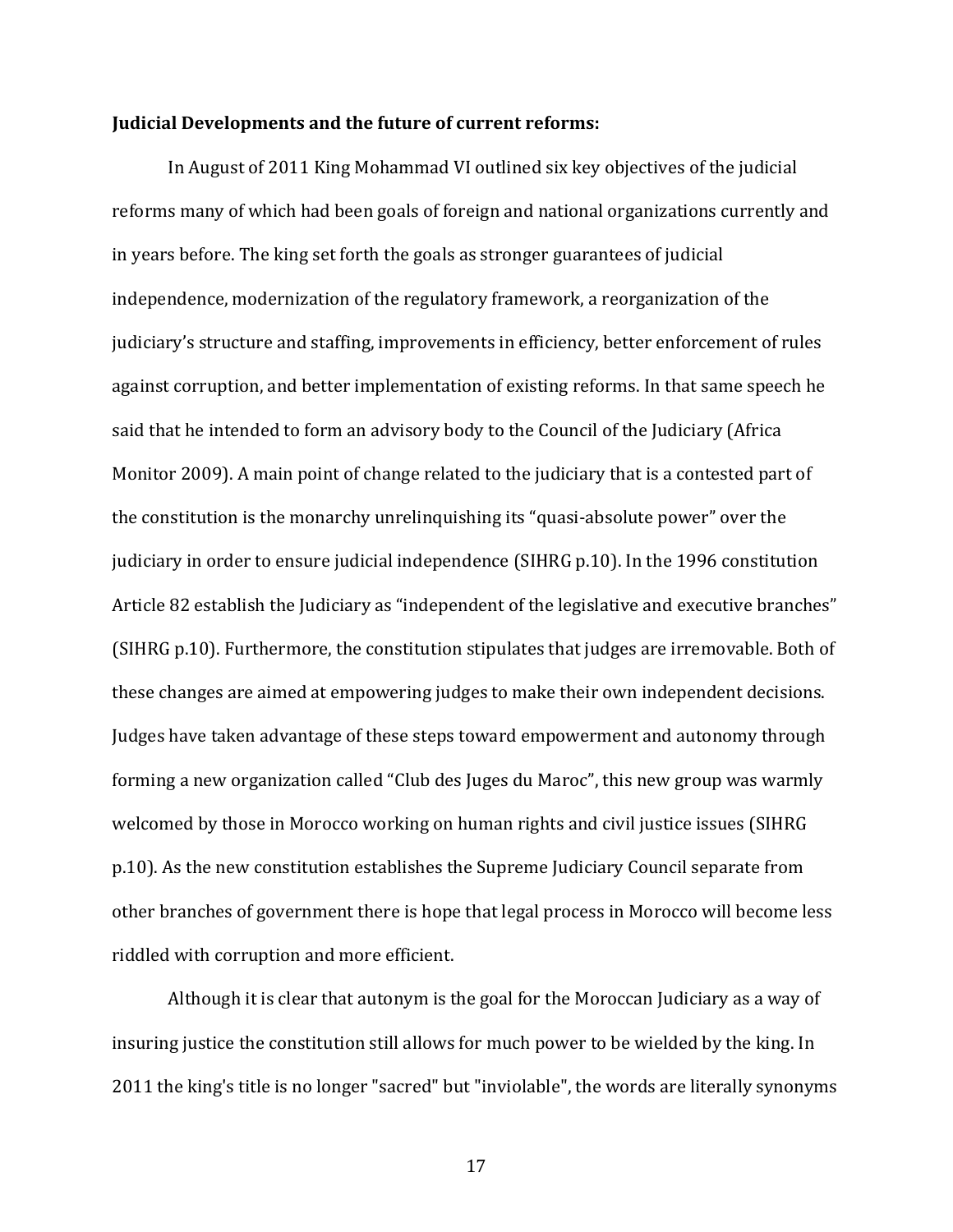but the change in rhetoric is "to others the first chink in the king's semi-divine status" (Traub p.46). Mohammad VI "keeps his title as commander of the faithful" and "continues" to chair the Council of Ulema, which controls fatwas and oversees the content of sermons at Friday prayers…a provision that many secular liberals view as a crucial safeguard against Islamic fundamentalism" (Traub p.46). In terms of the judiciary he chairs the Supreme Council as well as a new National Security Council, and the Council of Ministers, which serves to approve all legislation (Traub p.46). This omnipresence of the king along with the need for "organic laws" as a means to enact such changes have garnered critique about the realistic timing and implementation of the constitution, judicial reforms included. It is hard to track actuality of change and progress when the changes after the new constitution are not immediate and obvious (Africa Monitor 2011). Reforming the judiciary is a multilevel issue. Structural changes are being tackled nationally and from funding abroad whilst political willingness remains a challenge. As standards, rules, and laws develop and are implemented real change is expected to come with time. In Norman Greene's recent assessment *Rule of Law in Morocco: A Journey Toward a Better Judiciary Through the Implementation of the 2011 Constitutional Reforms* he comments on the difficulties in putting reforms into practice midst lacking political will in Morocco.

But rules (even constitutional ones) are also subject to the observation that they are only "top-down" reforms when more is needed or just insufficient "constitutional engineering" (in essence, "word games"). Therefore, even when rules are in place (such as the constitutional reforms in Morocco), the question of implementing the rules or enforcement— moving from "paper rules" to actual change – remains (462).

Although judicial reform in Morocco is, and continues to be, a daunting task there exist many attempts from foreign actors to influence change. In my following sections I will examine the actuality and success of foreign reform tactics, the feasibility of change in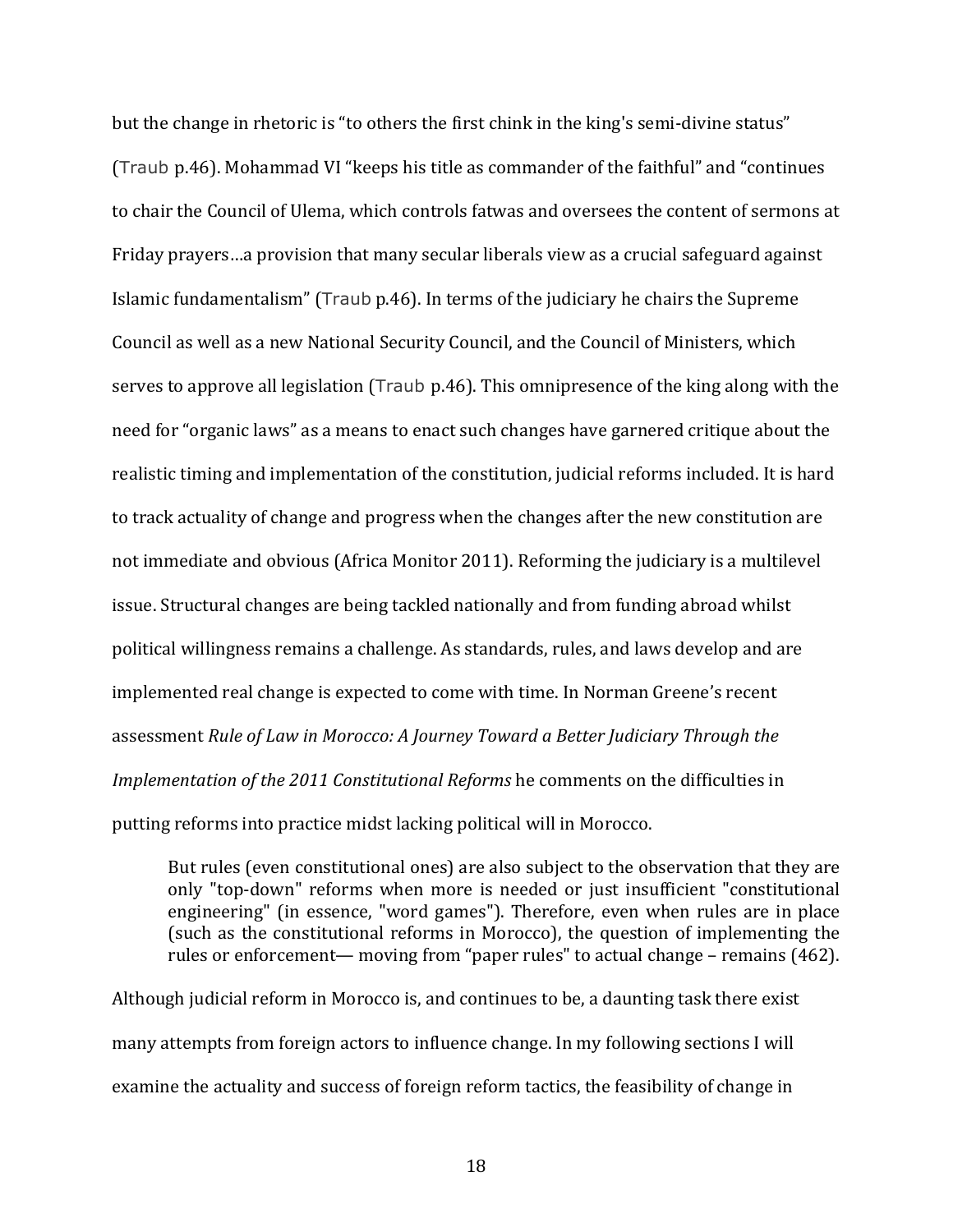Morocco, and the hurdle of education, civic and otherwise. These findings are based off of three interviews conducted with a Moroccan lawyer and civil society activist Reda Olamine, a Moroccan acting as the deputy director at an American based and funded reform association (MR), and his American colleague and country director of the association (AR). In using interviews I hope to contribute to the field of legal intervention and state capacity as well as the work of Norman Greene and his specific assessment of Morocco.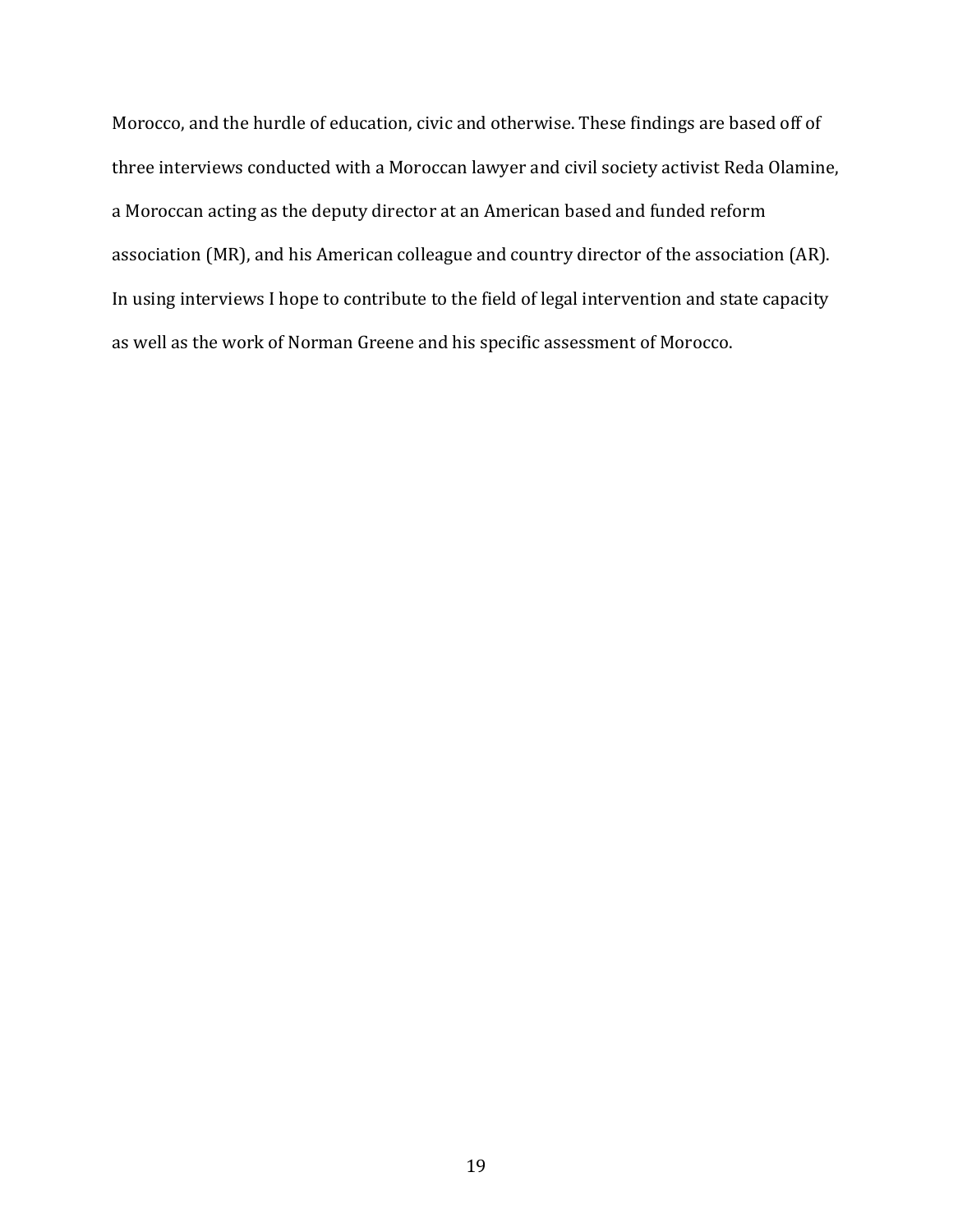#### **Foreign'Reform**

Over the last ten years morocco has know a dozen different associations vying for judicial change in Morocco. When asked if having a myriad of groups working in Morocco was helpful MR responded, "Yes and no, yes because the ministry of justice has been able to have many different experiences and insight and no, because there have been many overlapping projects." An example of this overlap occurred when The World Bank and EU both created online databases for the judiciary, ultimately creating two separate databases due to total lack of coordination between implementers. Of course, this lack of coordination is not unique to Morocco or judicial reform work but a problem that plagues development work generally.

Reda Olamine worked as a hired consultant with the United States Association of International Development in 2004 and described the American consultants who came to assess and execute the reform recommendations as "actually a good and bad thing I think, I think it's perfect, it's a mix", when referring to the work between foreign and local experts. The two governments decide on these different reform projects and then the task gets passed down to those who execute it. He further described legal reform and economic reforms as "usually [not going] beyond 2 years for a given project" and that within that time the group comes up with draft laws and then those laws are enacted. In this kind of reform there exist a multitude of ethical dilemmas. The nature of assessment and execution happening within a two year time period, most times shorter, places the impossible burden of understanding and successful cooperation on the team of gathered experts. The nature of the majority of reform work has stemmed from foreign investors and institutions with established relationships in Morocco. In most cases groups like the American Bar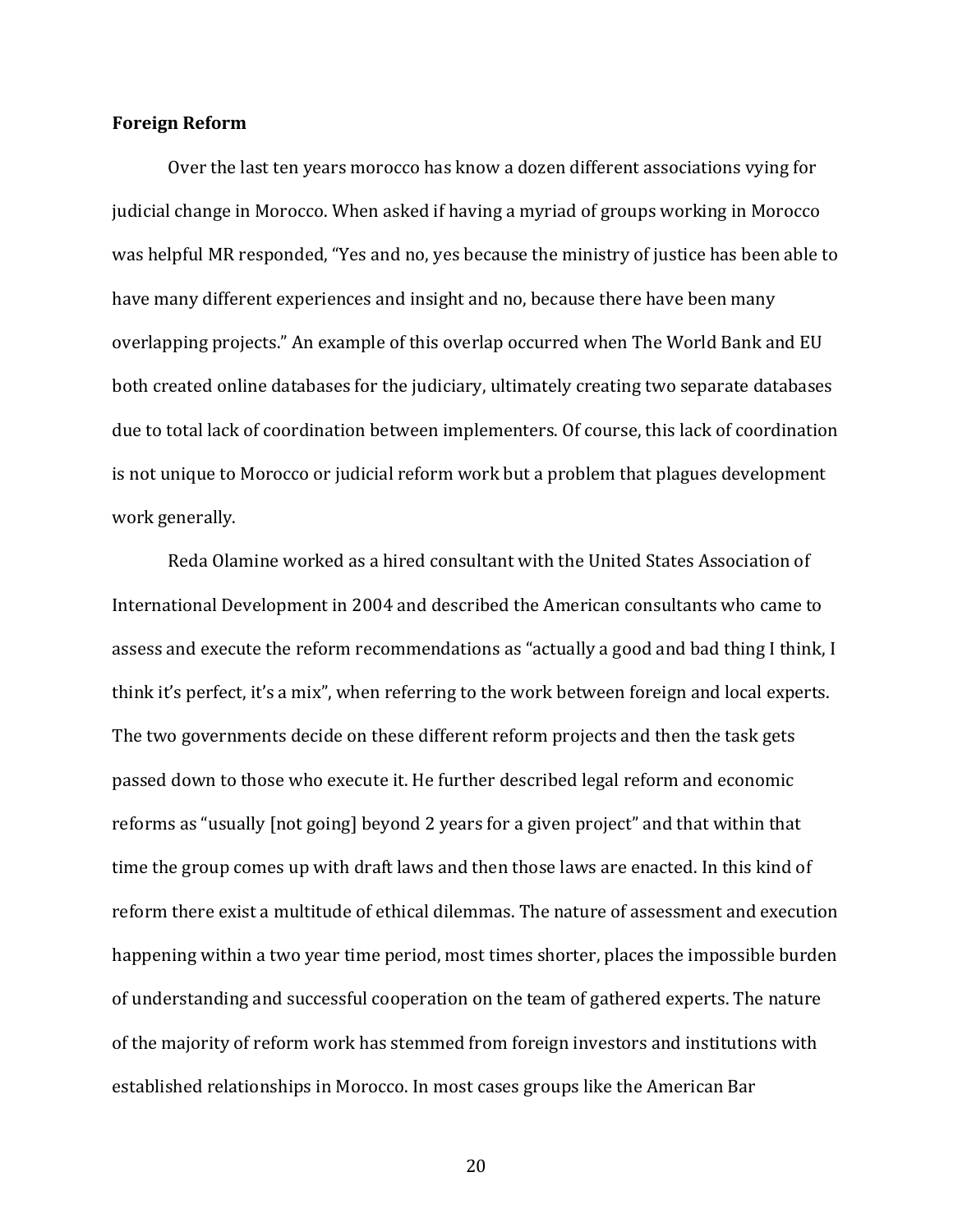Association, United States Agency for International Development, the European Union, and French Legal Associations make efforts to include Moroccan experts and legal professionals. Epistemic communities of transnational knowledge experts are cursed with inherent power discrepancies and thus inconsistencies in fairness of opinion and outcome. Participants of an epistemic community come from differing nations but share the like believes and hopes that "all governments should actively cooperate and intervene domestically" toward similar goals, in this case the integrity and reform of the Moroccan Judiciary (Haas 1989 385). There are many different ideas about judicial ethics and human rights and values. Morocco is a culturally Muslim country where the major advising actors come from nations that do not have an overwhelming religions majority. Another facet to understanding is that of scholarship and expertise.

In the West scholarship is riddled with power dynamics based on funding, politics, and technocracy. The nature of which allows for certain people to be more powerful than others in publishing and in turn legitimacy. These factors influence cooperation and can produce plans and changes that might be more favored by the most powerful actors. In epistemic communities nations of many different stages of development work together to curb issues that effect many aspects or economics and legal matters all of their borders. Myanna Lahsen investigated this type of relationship in the case of environmental issues in Brazil; in her research she found "superficial appearances of agreement" (Lahsen 160). Due to intimidation by more powerful and wealthy actors less developed countries do not feel free to share their real concerns and opinions  $(160)$ . Through persuasion, intentional or otherwise, major actors of the commission or community bend and change goals and processes to fit the most powerful actors, turning the epistemic community into a group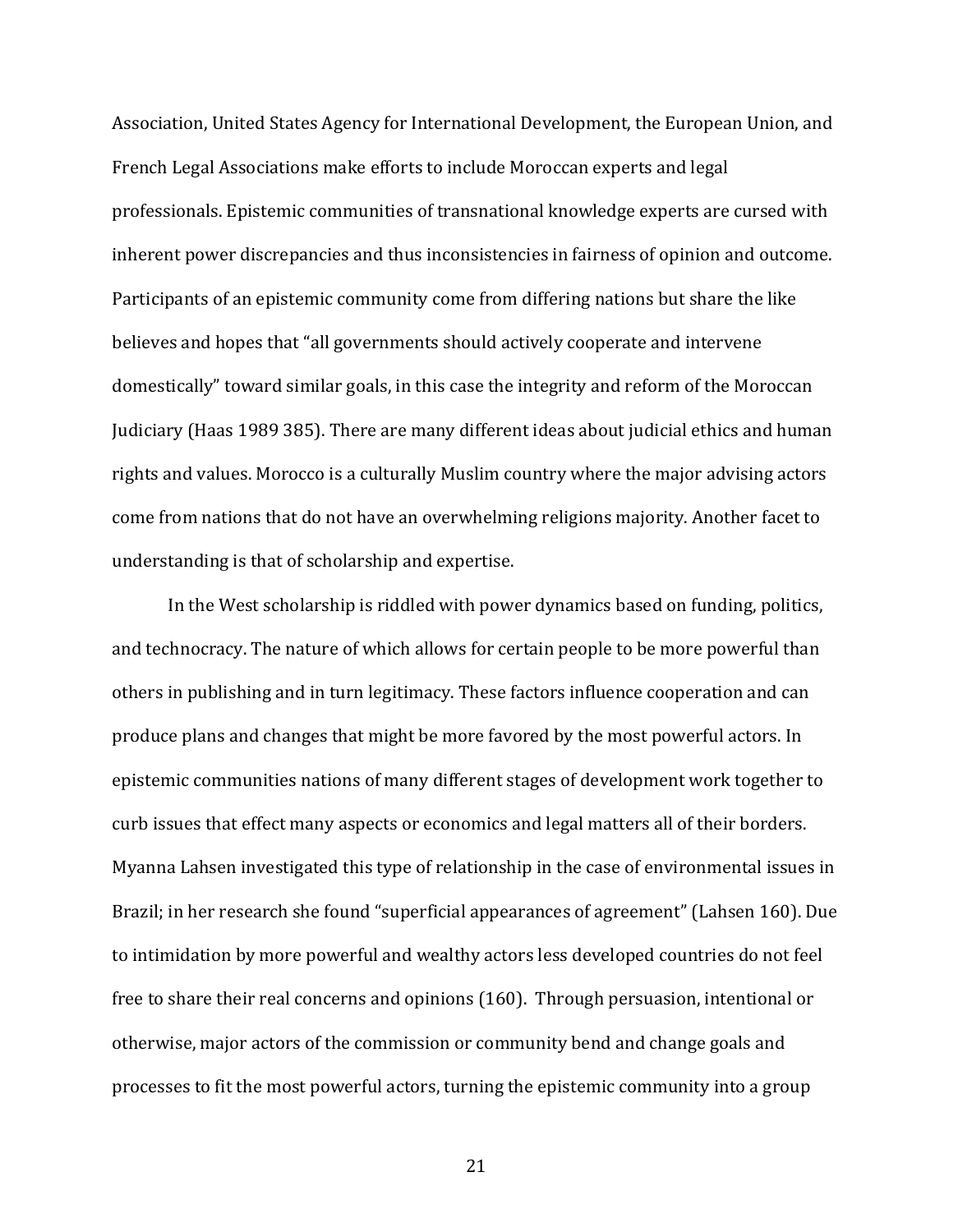working toward the goals of one instead of all. Due to intimidation by more powerful and wealthy actors less developed countries do not feel free to share their real concerns and opinions (160). Ergo a cycle is created in where experts with equal experience from less powerful countries are not heard and in turn cannot gain respect in the epistemic community. Lahsen further argues that this issue is aggravated in the case of IPCC where national and international visibility can lead to "lucrative consulting assignments with both national and international governmental and non-governmental entities" (159). Prestige in the legal expertise and research community is traditionally built on peer recognition and accreditation through accurate and original work but industry involvement creates different ways in which to gain status. Stephen Bocking points out that this skew in information is due to industries' support of a great deal of research (33). This relationship makes it so that industries are able to "buy clout" and can use that pull to persuade others and gain the peer approval that is so important (37). This kind of cooperation might be a factor in the progress of actual implementation and change in judicial reforms in Morocco.

Matters of international recognition effect affairs outside of clout and expertise, by stretching to funding for development and reform projects in general sustainability and effectiveness are dependent on the pocket of outside investors. Funding for matters of judicial reform are "limited and unpredictable" making it vital for development projects to "coordinate and integrate themes...strategically" as to ensure "long-term development to provide security for foreign and domestic investment, property and contract rights, international trade, and other vehicles for advancing social and economic growth" (USAID p.45). The temperamental nature of funding was made ever more clear in talking with the American based reform association. The AR described their scope of work as including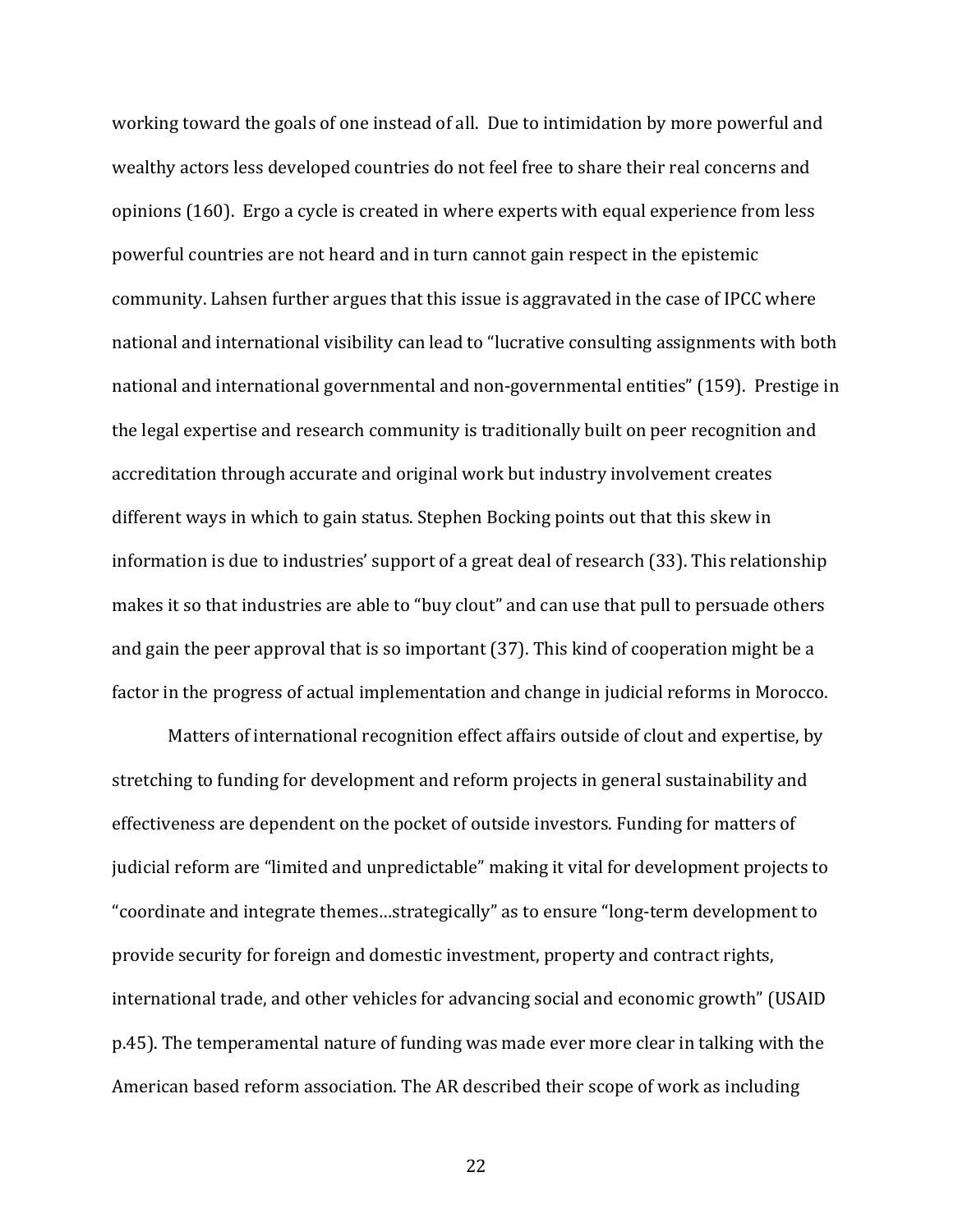technical legal assistance, legal education, judicial development, and civil society development all being undertaken by the invitation of country partners, in this case Morocco. He described the work that has happened since their time in Morocco as a progression of programs suggesting an evolution and notion of advancement. When asked if the programs where progressive in that they built on one another or picked up where others have left of as a matter of ensuring advancement AR corrected the word "progression" to "mix". He admitted that the content of programs is largely based on funding and less of the context of previous or existing programs.

When discussing the subject of funding with the more activist minded Reda Olamine he related the volatile nature of financial investment with lack of professional investment. When asked whether or not programs coming from outside Morocco can be effective when reforming corruption he replied "on a scale from 0 to 10: 2". He went on to say that Morocco is a friend to rich countries, referring to relationships with France and Spain based historic and financial interdependence and Untied States interest. He claimed that donors like to "pour money" into Morocco and "whether it works or not...who cares?" To accentuate this point he shared an anecdote from when he was consulting on another series of legal reforms based out of a United States firm. An American working there confided in him "the White House wants Morocco to have this freaking money so they're going to get it anyway". His lively comments illustrate not only the challenges in program development discussed by the American reform association but also the distrust he has development in foreign attempts at change. When asked about seeing real change or success of reform programs, foreign or otherwise, he responded with a strong "no" but added that, "I want to say its better than nothing...Doing legal reform like that is cosmetic...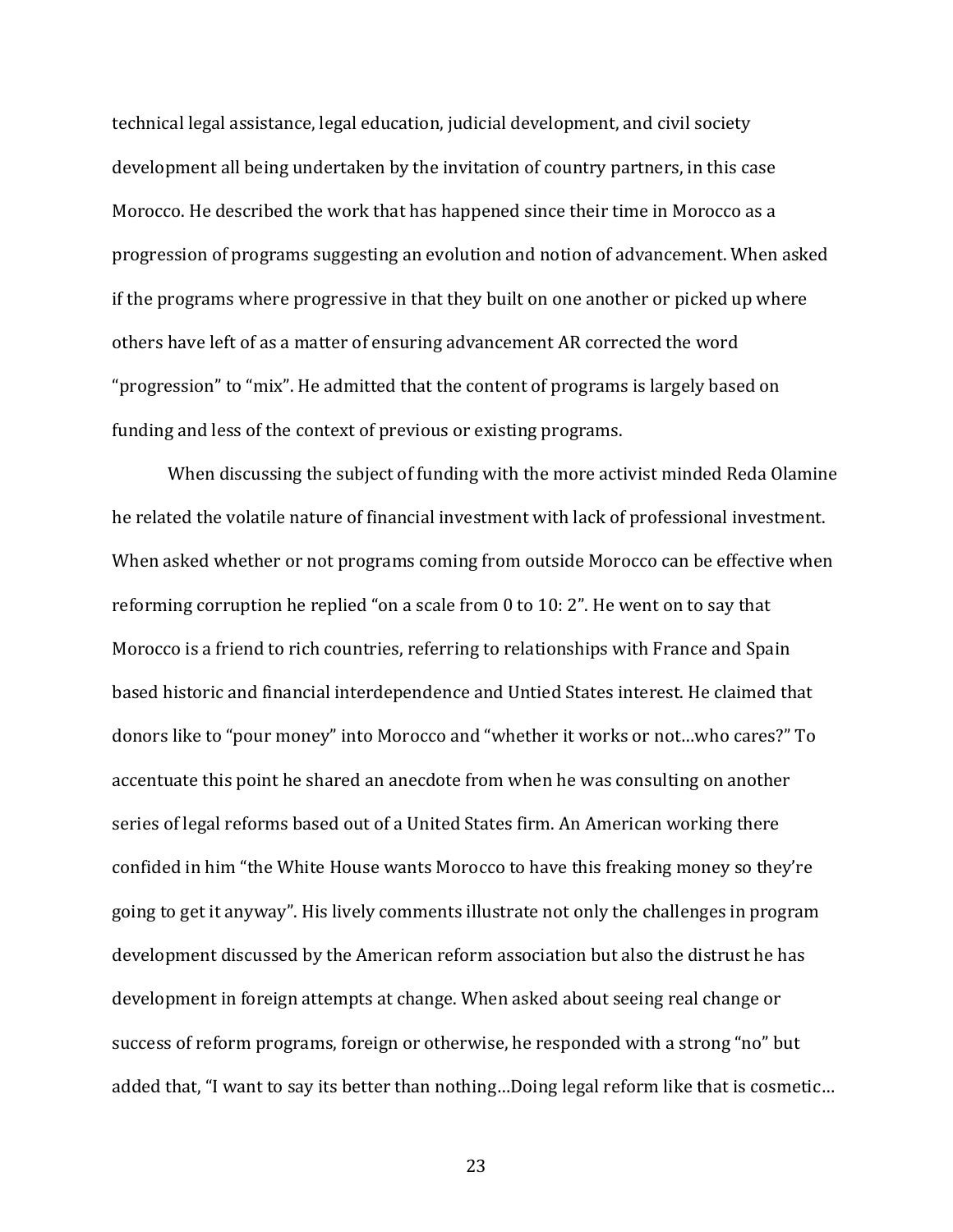its painting a building that is collapsing...you don't need to paint it from outside you need to redo the whole thing".

"The whole thing"... it is difficult to conceptualize exactly what he means. In the last ten years Morocco has seen many propositions of change that attempt to reinforce this "building that is collapsing" but the facet of change that all interviewed parties and referenced articles mention as lacking is political willingness. What stands between reforms of any kind and actual change is the hospitable nature of the state. The American based reform association claims that one of their successful ventures in legal reform in Morocco is the Judicial Code of Ethics for judges, lawyers, and clerks. This endeavor cooperated local consultants and judicial organizations in Morocco and was accepted and adopted after going through multiple drafts. The AR explained that having a code of judicial ethics contributes to rule of law by decreasing corruption and maintaining an ethical perception of the judiciary for the public. The AR elaborate by saying, "this is new to the Moroccans and they really have embraced it", the MR interrupted saying "they were against it" when the project was exposed. The MR explained that one cannot expect the stakeholders and the Moroccans to have the same position on ethics as the American association and went on to explain that initially there was a "the clash...we are a Muslim country and the judge has to act on compliance of Islamic principles". The Moroccan judges involved as first did not see the benefit of a code that would in anyway prevent him from recalling his duties as a Muslim. He admitted that in translating this reform into actuation took a strategic approach, by choosing specifically who were invited to be these Moroccan experts. The AR took hold of the conversation ensuring that judicial independence and the code of ethics were connected and that the code empowers judges to act without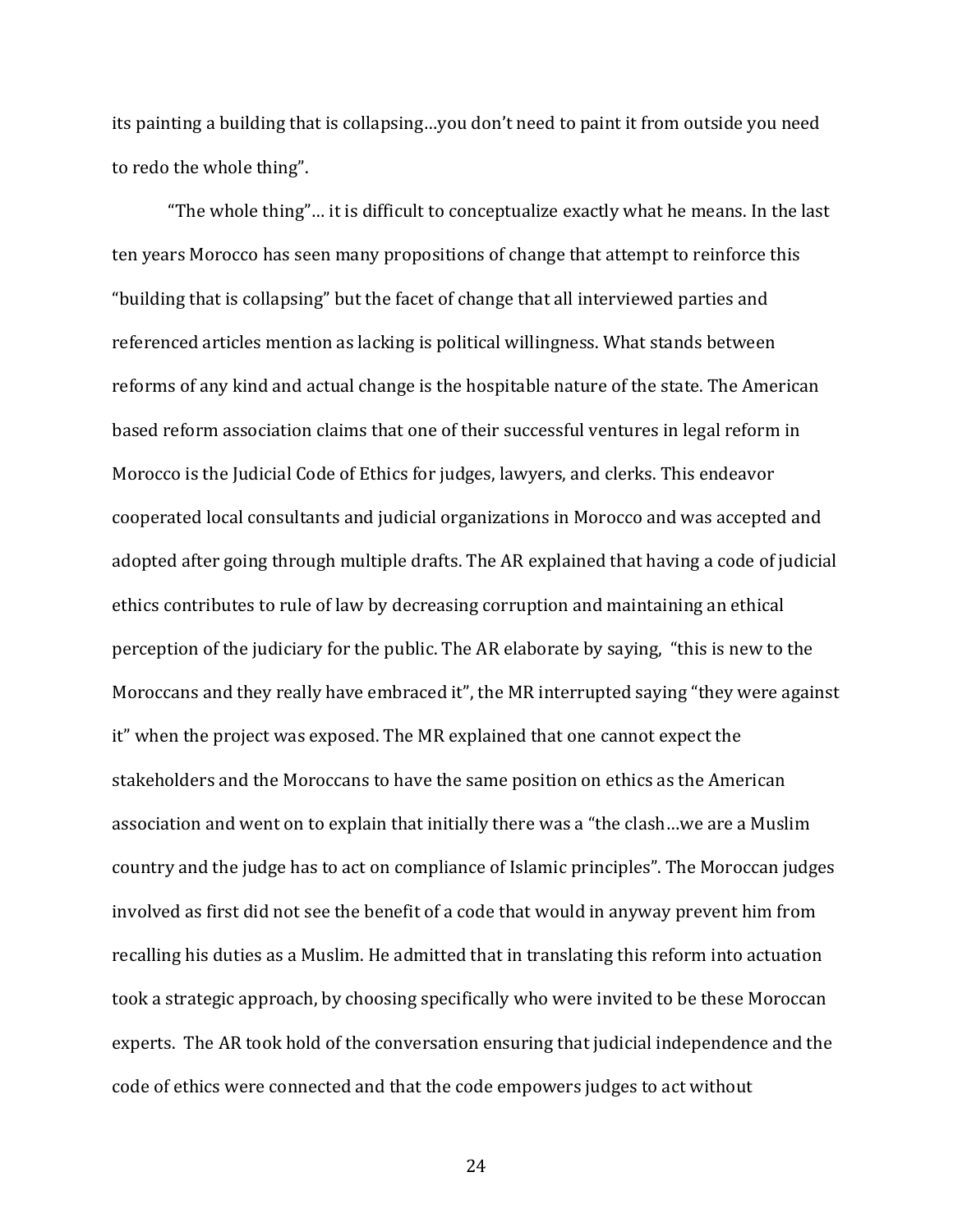corruption "that's the way it's supposed to work, " he said. "That's the way we sold it," added the MR. This instance demonstrated the complexities involved in implementation and feasibility of reforms from foreign and domestic associations and those established in the constitution. The next section examines the aspects of Morocco's present situation that influence the realization of change.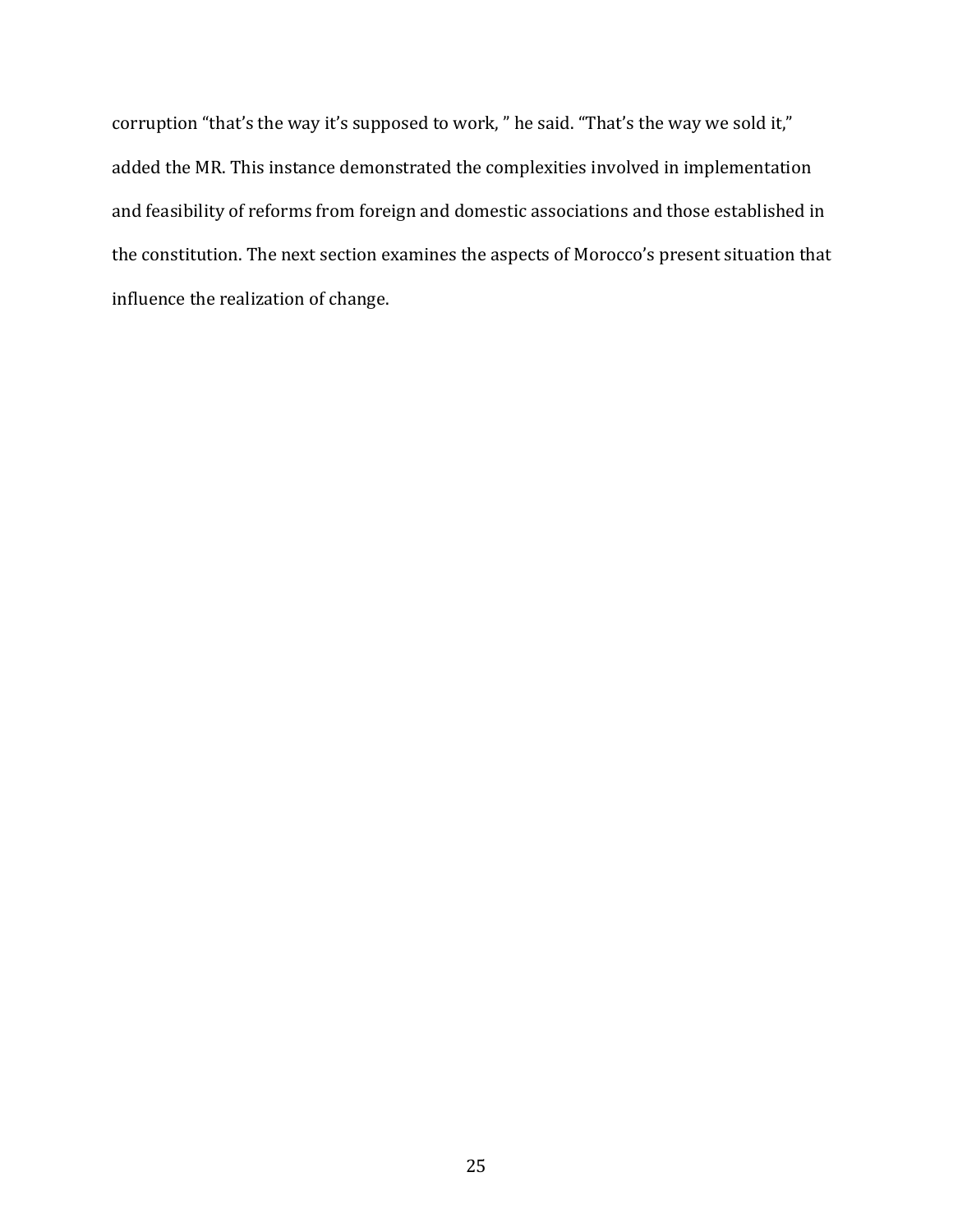#### **Feasibility'**

In Norman Greene's recent paper on the topic of judicial reform in Morocco and the 2011 constitution he describes that sophisticated rule of law analysts " raise the question whether programs for improving the rule of law are effective if political will to change is lacking; the local environment is misunderstood; and resources are inadequate" (458). As an unsophisticated rule of law analyst it is clear to me that programs are running up against a wall of political willingness and that even when programs are initialized they remain in a political space that renders them powerless. It is suggested that with the new constitution come reform efforts that are a "key indicator of political will (especially when taken together with recent or ongoing protests); and the efforts are internally generated, not externally sponsored" (Greene 459). That being said the redundant nature of reform efforts and slow take to change raises the question about the  $2011$  constitution is an indicator of political will or pacification.

Corruption stands as a main hurdle in translating reform to reality. In a 2004 United States Association of International Development called "Reform of the Judiciary", of which Reda Olamine was a consultant, the goals were to modernize the courts and better define intellectual property law corporate law. He claimed that although this bout of reform brought about draft laws the change has not been seen or effective due to corruption. He gave the example that a new bankruptcy law had been defined, as "from now on you cannot file blah blah blah…But the whole process- the corruption, the lack of means, the everything makes it still an impossible process to be fair and good and effective". Corruption negatively affects the judiciary in all aspects, not only in pure effectiveness of justice but in public perceptions as well. Morocco is a nation where it is "widely held...that corruption is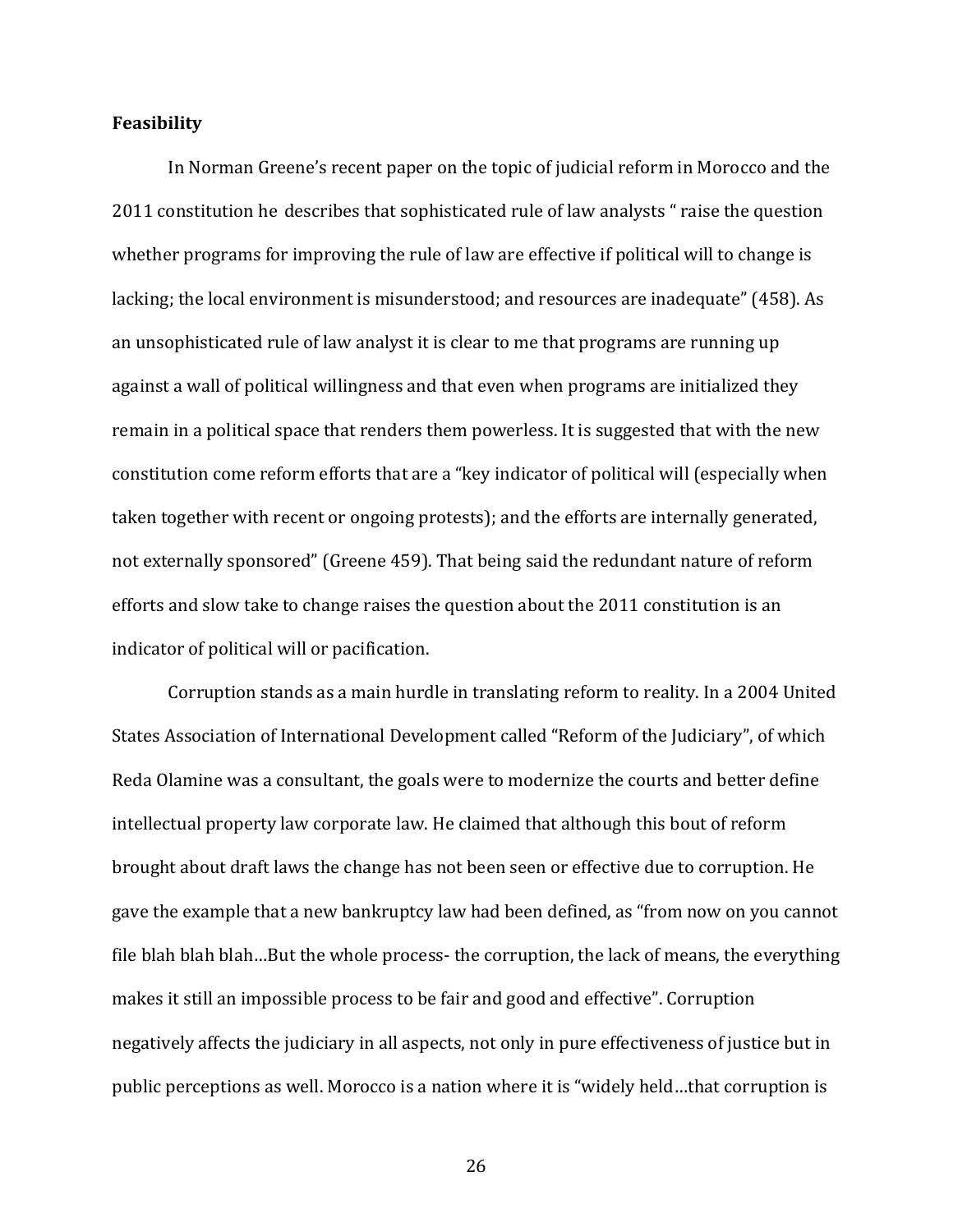tolerated, that a political and security elite act with impunity, and that strong actions are taken against those who would challenge power as evidenced by the recent arrest and imprisonment of members of the press"(USAID p.5). Further evidence of corruption comes in the ever presence of 'telephone justice', the ability for members of the executive to call in favorable outcomes in Moroccan courts. Civilizing the judicial system is "[a matter] of establishing good governance or rule...the issue of separateness is easy. If the judiciary just does the bidding of the legislative branch or the executive branch, why have it?" (Greene p.462). Therefore, the level of corruption being conducted in Morocco partly renders the judiciary useless. Moreover, the mismanagement of poor people only detracts from confidence in the justice system. Reda explained that rich Moroccan's are for the most part well attended to in courts due to the fact that they "make noise" and might have the ability to publicize any misconduct.

Disguising judicial corruption in Morocco is the practice of expert "window" dressing" Reda explains. "Morocco is very good at giving a good image to the West". He went on to say that the right person at the front of an agency to prevent corruption helps bolster reputation but that by law you don't give said agency any powers, it can write a report, its recommendations are disregarded. When asked whether all kinds of recent legal reforms have remained toothless in the political sphere or if there has yet to be the right combination of people, time, and place he responded: "[Reform attempts] are not taken to the next level, if you want to do real change it has to come from the top… and the top does not want to be touched...[the top will reform so long as] it doesn't bother [their] interests and the interests of all of [their] friends". I then inquired about the new constitutional principles that set "the top" away from the judiciary as a matter of judicial independence.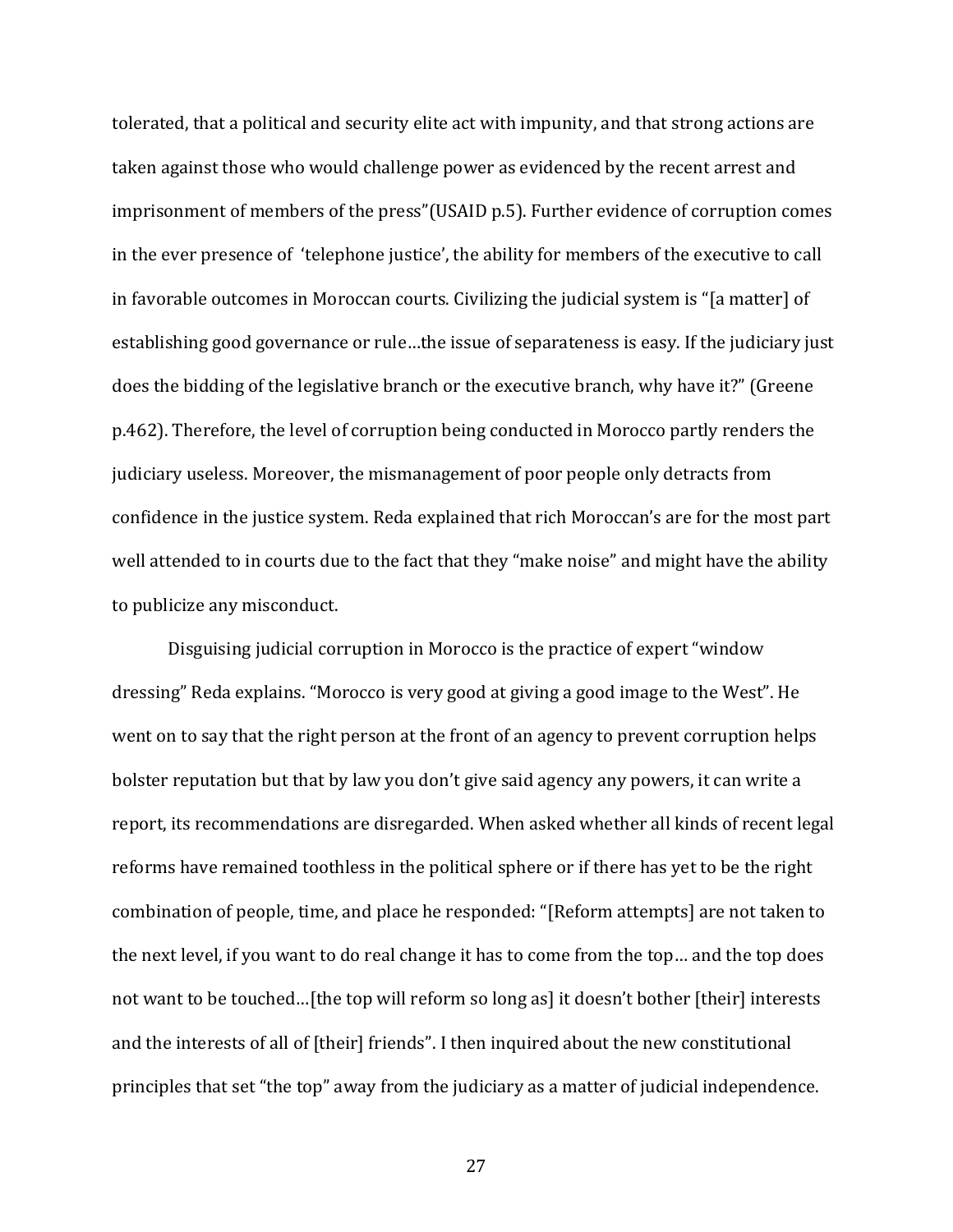When asked if the constitution's call for judicial autonomy was possible he replied that "We can do it there are ways, but there is not the will...the judiciary is powerful political tool to punish your enemies politically". He promised that the executive would not let go of that power for fear that the judges might go against the regime if they have nothing to loose. Reda continued to share his opinions about the 2011 constitution calling it merely another coat of "paint". The constitution contains serious principles that he believes in but he wonders what first must happen before judges will apply the constitutional principle and not the current law. He commented that there exist contradictions between the constitution and the criminal law and referred to the criminal law as a "freedom killer". The transition between constitutional aspirations and reality is not a seamless one. But the mere recognition of such principles as objectives has generated hope for potential success.

When discussing both foreign reforms and the new constitution the MR defines progress in morocco as the setting of new standards. He admitted that standards have not yet been met because of corruption. "Morocco is being asked to achieve some objectives", he explains but confesses "[the country] can't, [the country] couldn't because of lack of resources both finical and human and lack of political willingness". Reda also cites the lack of political will as the main barrier but does not feel that it is out of reach explaining that, "I'm not asking for the impossible...the task is huge but I want concrete signs that you mean business." If one assumes that the principles outlined in the constitution can be realized then it becomes a waiting game as to seeing the "concrete signs" Reda longs for. At the American based reform association they remind me that turning the constitution into actual law will take time. The MR describes the process as "taking time, its taking too much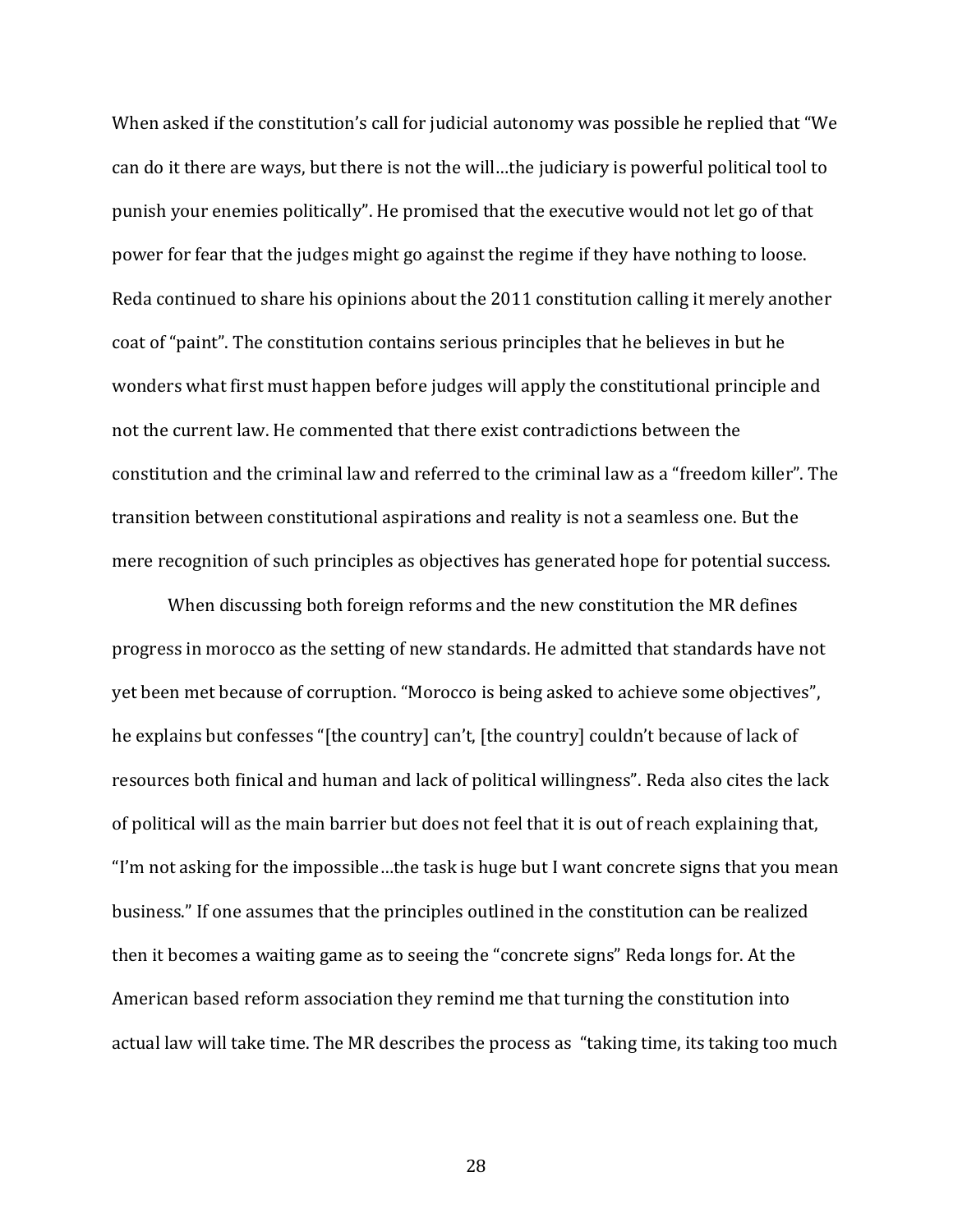time...some of the structures are not ready yet". The MR attributes the historical circumstances to the current state of political capacity.

The legacy of the French is harshly realized in the system and anticipation of the organic laws that are supposed to define the structures that will implement that constitutional change. The MR admits that this is "frustrating at all levels...everybody is waiting". He goes on to say that to launch a constitution, without the proper channels by which to fulfill change, acted as a trick to seem as a reform minded country. And that given the political movement of the time the July announcement allowed for the nation to produce the notion of change but is not taking its time to realize it. He explains that "the constitution was only a pain killer." He explained to his colleague, the AR, and me that in the 1990's it was "a dense time in politics" under the power of the late king. He went on to describe that the new constitution did not come up with something new; that the changes were all part of the major recommendations being called for in the 1990's. He also uses the word cosmetic to describe the grandeur and importance of the 2011 constitution. Reda made similar comments suggesting that the announcement of the constitution was more pacification than commitment of political willingness. When asked what would be the agent to transition the principles in the constitution into law? He responded, "Massive demand from civil society", he went on to ask, "Where did the constitution come from? It came from the  $20<sup>th</sup>$  February" adding, "of which I was a proud number". He believes that to make the cosmetic changes into real change more must be done than wait as suggested by the MR and AR. Reda explained that, "To get the change we want to it can only come from another protest, another massive protest something that will scare the regime... and even them I'm not sure", he adds that he "would not want to be in the shoes the government." The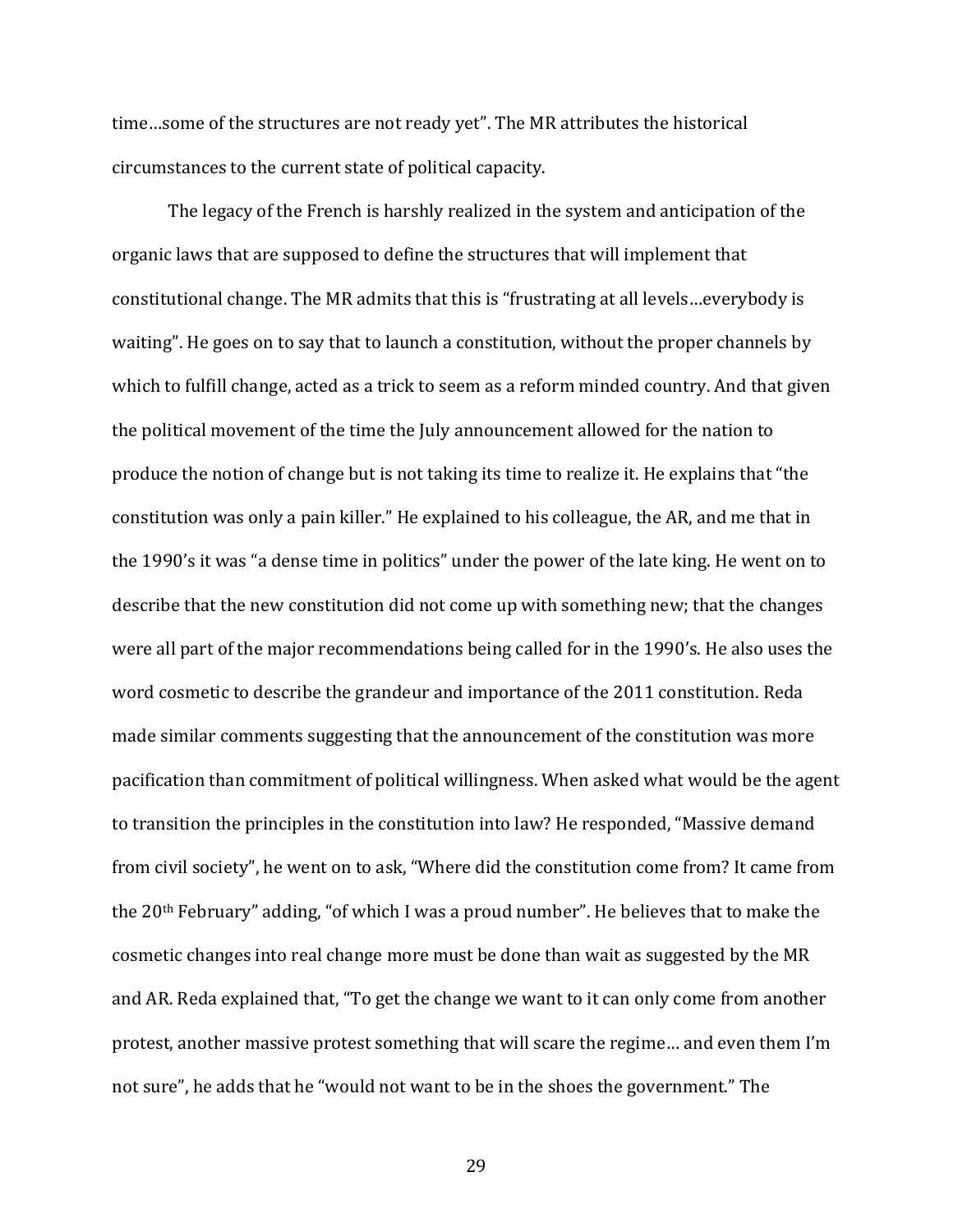anticipation of change is not a calm one in Morocco. In articles and interviews there is no person who believes that the constitution is completely hollow or the next greatest thing since tagine.

A midst the waiting for governmental changes there are slivers of hope for judicial reform. The AR spoke up after his colleague finished explaining the constitution as cosmetic and looked to me and explained that, "As a newcomer here, I see that there is plenty of intention…civil society is excited about it". He went on to cite the royal commission to talk about how to actually implement constitution change and is proud to say that this process has flowed out of the constitution. I asked whether he thinks when the report is chosen does he think it will be cosmetic and he responded optimistically, "I think some good will come of it". Reda shared his optimism for change in terms of young judges demanding change and hopes that judicial reform will be partially a generational change. If society holds the Moroccan government accountable for a fair and effective judiciary than change will have to come.

Within civil law systems constitutions are not held as sacred as they might be in the United States. I have to check myself in understanding the importance of the constitution in the United States versus Morocco. I asked both gentlemen at the American based reform association if it is reasonable to see the constitution in Morocco as eventually effecting change and being a nationally know and respected document. The AR said yes that is reasonable while the MR holds that "this constitution is because of the political atmosphere that preceded its announcement". They both agree that the document can act "as an opening window for change". Within political willingness lingers the omnipresence of the king. Mohammed VI himself agreed in a speech that the constitution stands as a beginning: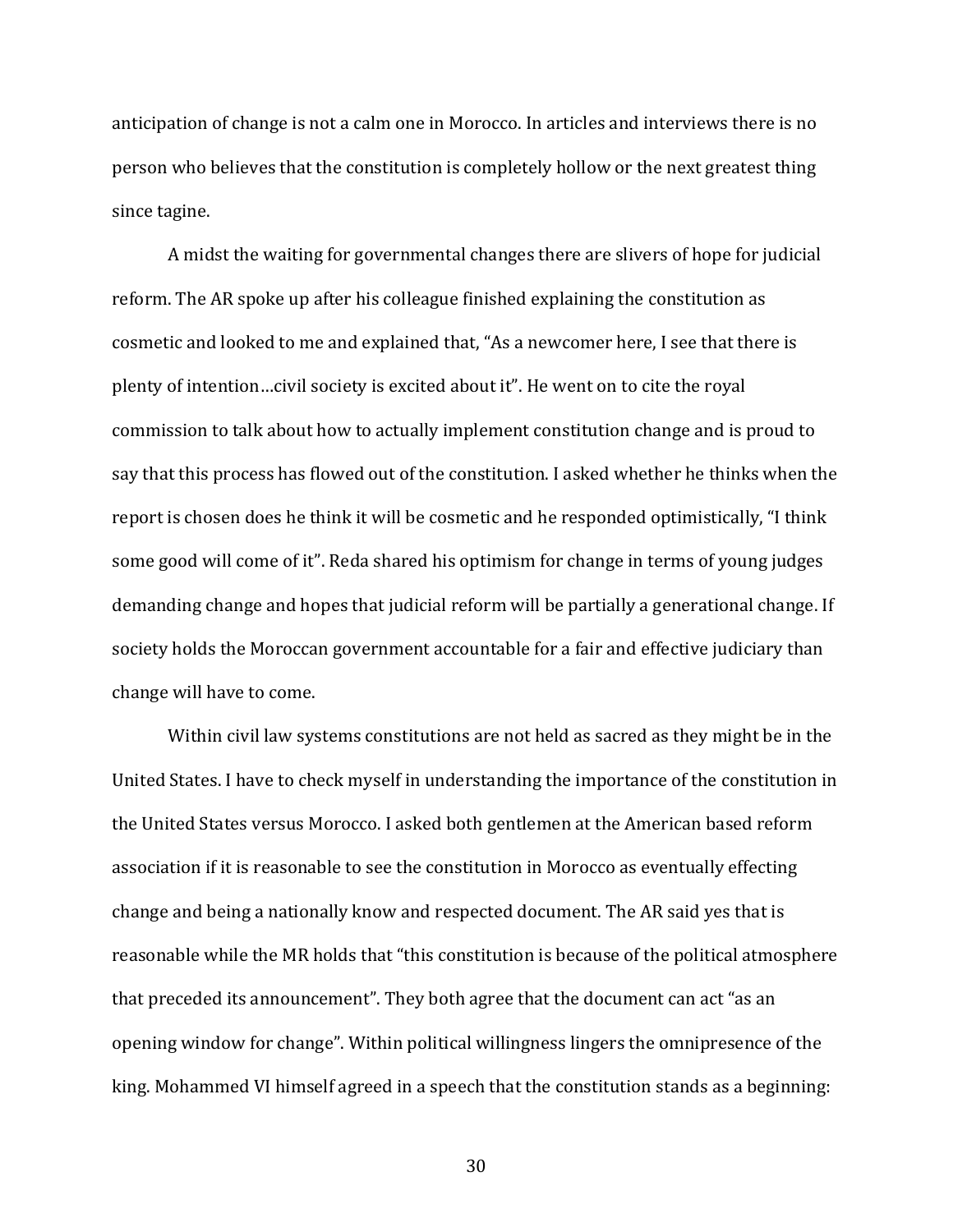As perfect as it may be, a constitution is never an end in itself, but rather a means for the establishment of democratic institutions. The latter require reforms and political overhauling in which all stakeholders should take part, so as to achieve our shared ambition, namely to promote development and enable all our citizens to lead a dignified life (Greene p.509)

Statements like this are criticized as being tools of rhetoric more than anything. When asked the same question about potential respect for the Moroccan constitution Reda responded that the king will always act as the Rule of Recognition and decider of laws in the way that the United States treats its constitution. He went on to explain that regardless of efforts to dissipate the power of the king over last few years, he still believes the king's power is as strong as ever.

A possible tool in the enhancing of reform feasibility is the power of international expectation and reputation. As Morocco develops economically and politically it becomes more interpedently and involved with the global community. On the global scale it is key to uphold the respect of other nations and legal stability is of an upmost importance for "if" you do not have a fair and impartial judicial system, who will protect you in difficult times? (Greene p. 511). This notion was exemplified in discussions with American based reform association when they affirmed aiding Morocco in the ratification of international covenants, decrees, and codes against corruption as a successful undertaking. The MR explained the importance of compliance in terms of funding stating, "Don't forget Morocco has to comply with some of the international convenient in order to preserve a certain position visa vie the international donors it has to comply". Now that Morocco has articulated the change the world waits to see the fulfillment of the constitutional reforms that "are a significant national statement in favor of a good judicial system for Morocco"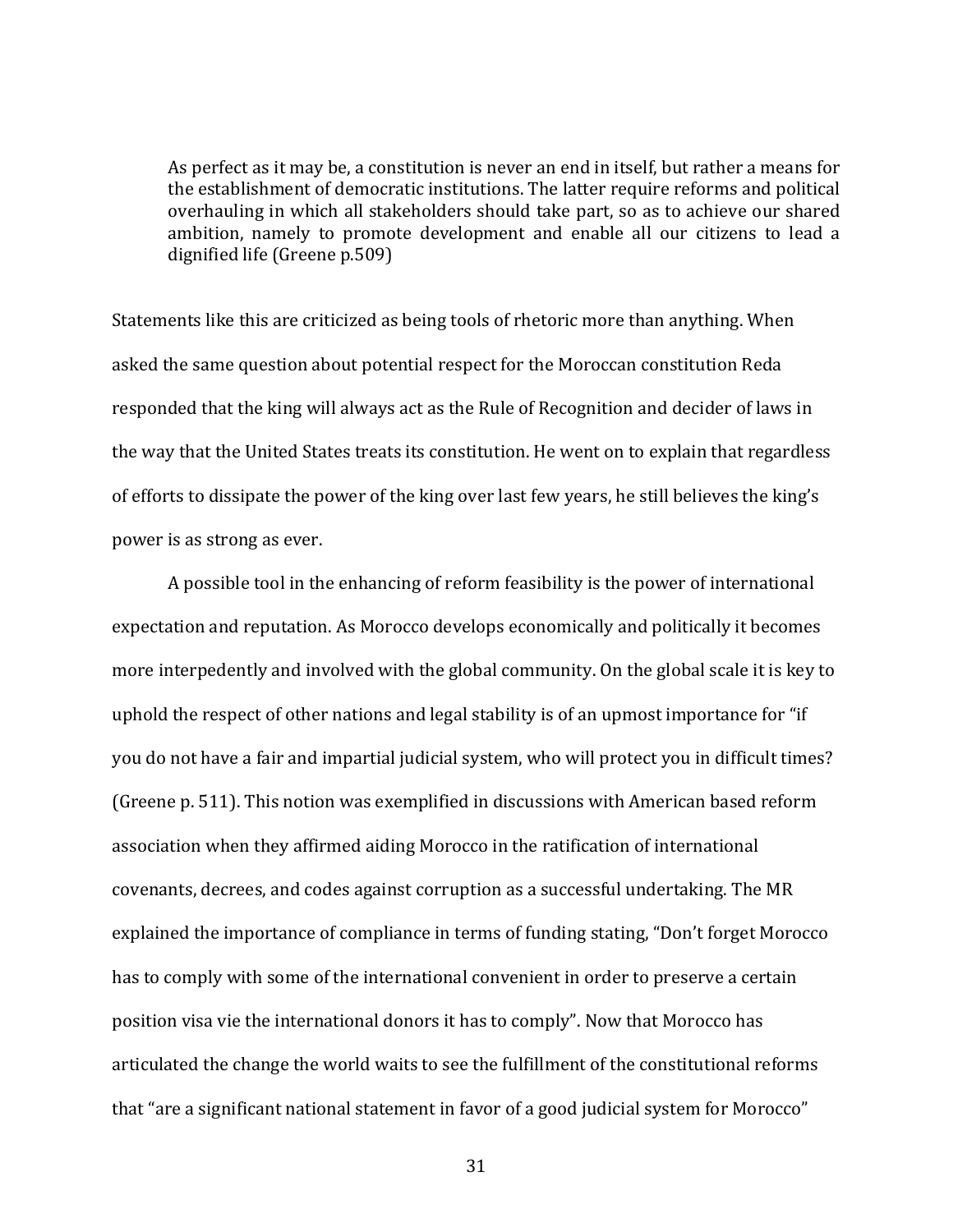(Greene p.508). However, the government "needs to follow through on its promises in all their aspects, among other things, through establishing impartiality, eliminating corruption, and increasing access to justice, including addressing court delay" (508). Enshallah (God Willing), these pressures will encourage the speed at which organic laws are enacted and in turn the realization of judicial reform and justice in Morocco. In hoping for change and advancement of justice it is impossible to ignore the uniqueness of Morocco.

I believe it is culturally insensitive to say that tradition stands between present day Morocco and a Morocco with a reformed judiciary. However, it is difficult to separate the traditions of a Muslim country from the effectiveness and fairness of justice. Political willingness aside, a factor of feasibility in judicial reform is the readiness of judges to apply a law that does not comply with more standard traditions of Islam. An example of this snag is the implementation of the contentious family law "because it is largely dependent on the judiciary's willingness to enforce it, and many judges rooted in conservative attitudes did not agree with its intent", further it contrasts judicial ethics with "whether such judges should be asserting their patriarchal preferences in opposition to the law"(Greene p.481). It is unclear whether or not judges will support all judicial reforms fully, while gaining their autonomy they are also expected to be act fairly and if a judge "is typically unwilling to apply a nation's existing rules and makes her own, whenever she does so she is acting not like a judge but a legislature or perhaps something else" (Greene p.482). Reda Olamine described an instance of contrast between tradition and justice. He shared the story of a case that his organization had worked on when a wealthier woman who had been a victim of domestic abuse filed for divorce. He shared that after the judge allowed the husband and abuser to share his story in length the judge was short with the women. The judge asked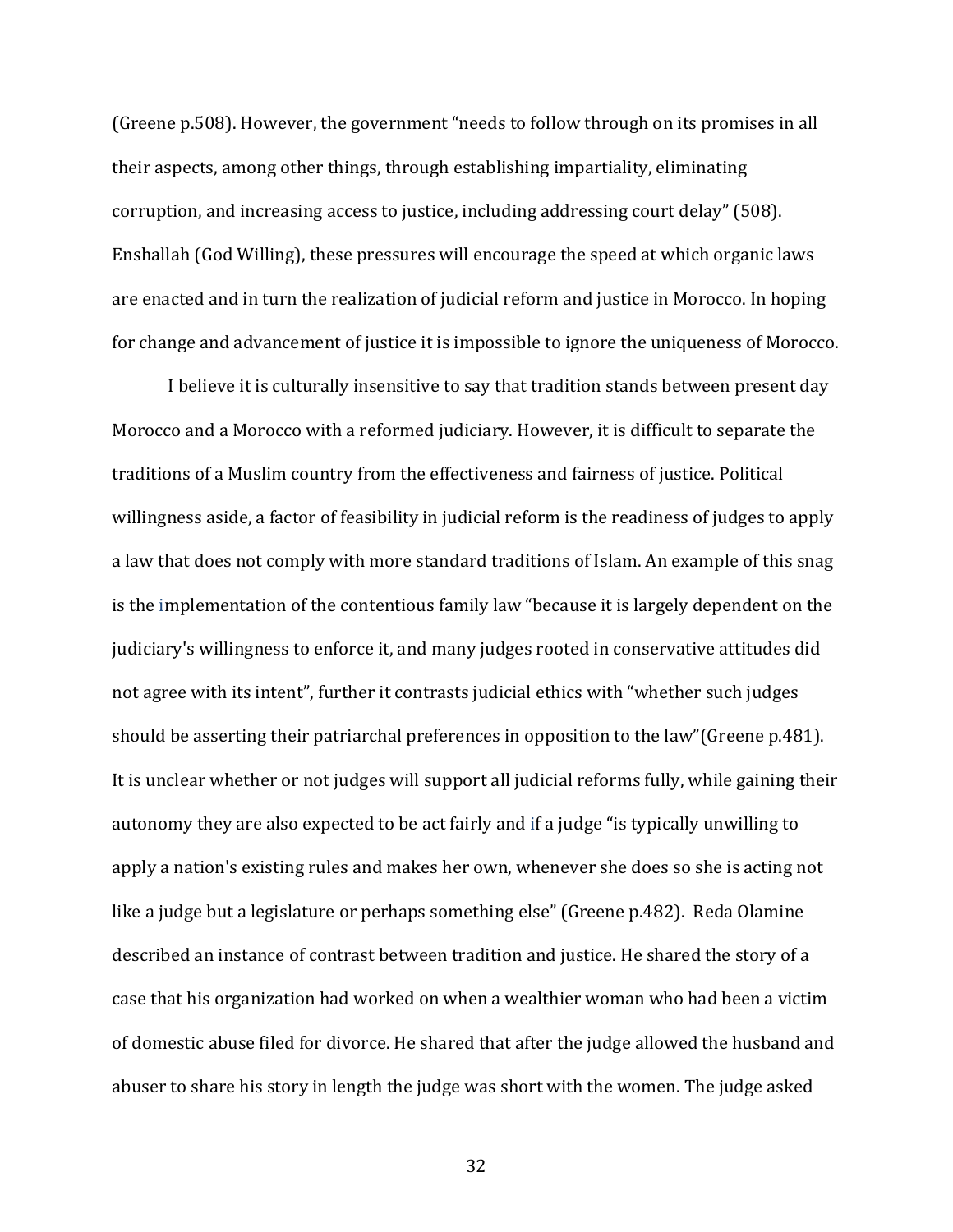her questions about her alcohol consumption and about what she did when she traveled without her husband. It will be impossible for Moroccans to find justice when the system is embedded with an infectious amount of traditional prejudice. The reconciliation of Islam and an autonomous judiciary as well as the realization of judicial reforms is only achievable with changes made to the educational system in Morocco. Both primary and civic educations have not created a population in complete understanding of the importance of a fair and reformed judiciary and legal system.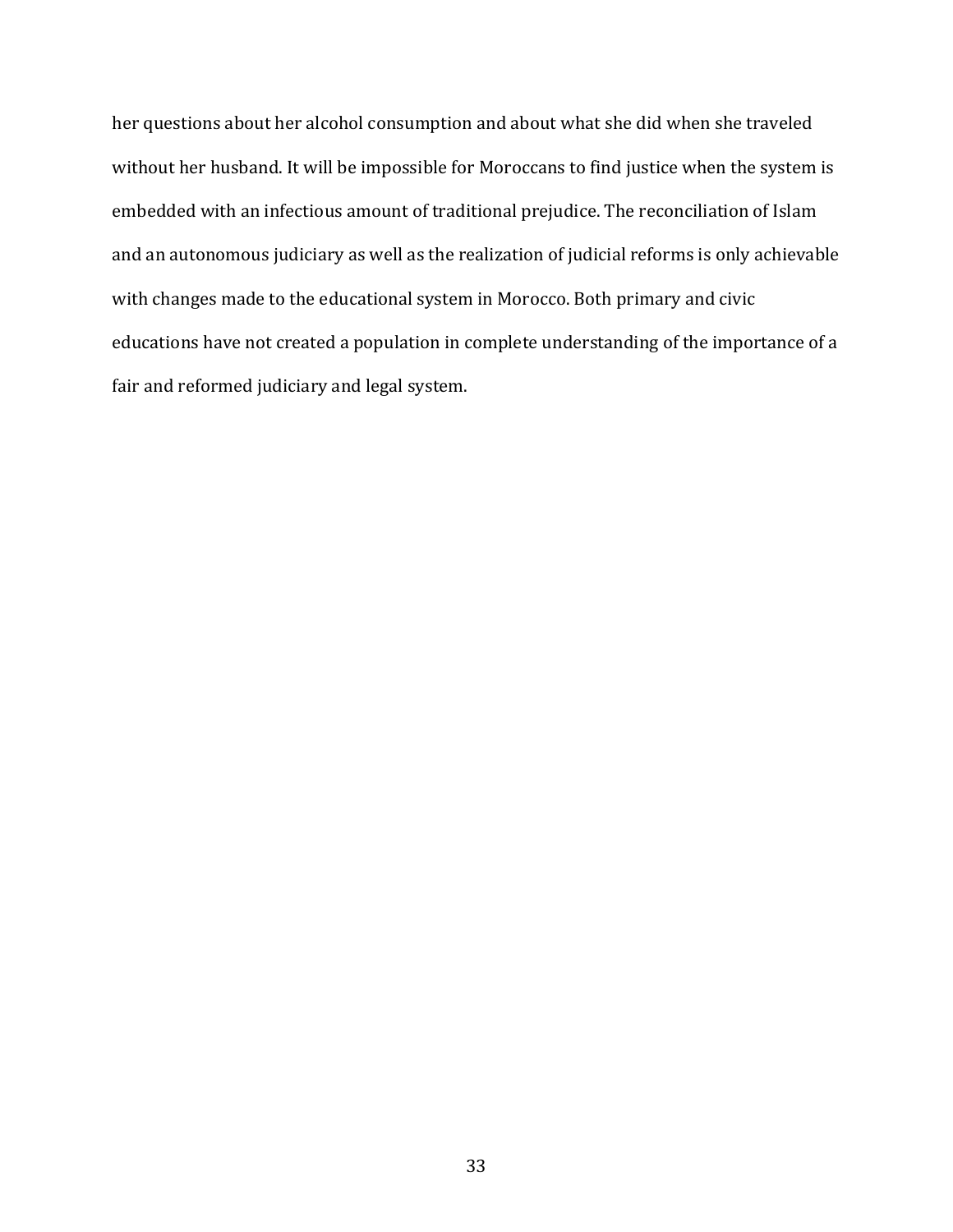#### **Education**

Throughout the course of my research education unveiled itself as the most important and difficult to undertake hurdle to the success of judicial reforms. It is clear that the enacted constitution cannot become real without great amounts of political will that make implementation "a priority (including a budgetary priority), combining enforcement, education, and more"(Greene p.508). The MR explained that, "some of the objectives [in the constitution and reform programs] are not rational in terms of [feasibility]... you could not ask for change in a society without focusing on it's education". Political will cannot come without a demand from society but currently with such high rates of illiteracy a huge number of citizens do not know their rights. The American based reform association described that poor and uneducated people will pay law enforcement and sustain massive amounts of abuse, physical and otherwise, because they have no idea what their rights are and how to interact with a justice system. MR said that it is difficult when "dealing with [a] traditional mentality" that effects peoples perception of justice and civic education. He went on to make clear that "you cannot expect an entire society to change within a certain amount of [educational] change". He shared his hope in recent changes commenting that, "The seed has been planted, let's wait for the tree to grow". Education issues do not go unnoticed by the Moroccan people.

The Unemployed Degree Holders' movement stands as an example of the Moroccan education not equipping people for the job market as well as the Moroccan government's inability to cope with the consequences of its educational system. Reda Olamine shared that when the movement first began he thought the protestors were crazy, "Morocco is not your mama why should they hire you?" He then went on to claim that, "the biggest crime of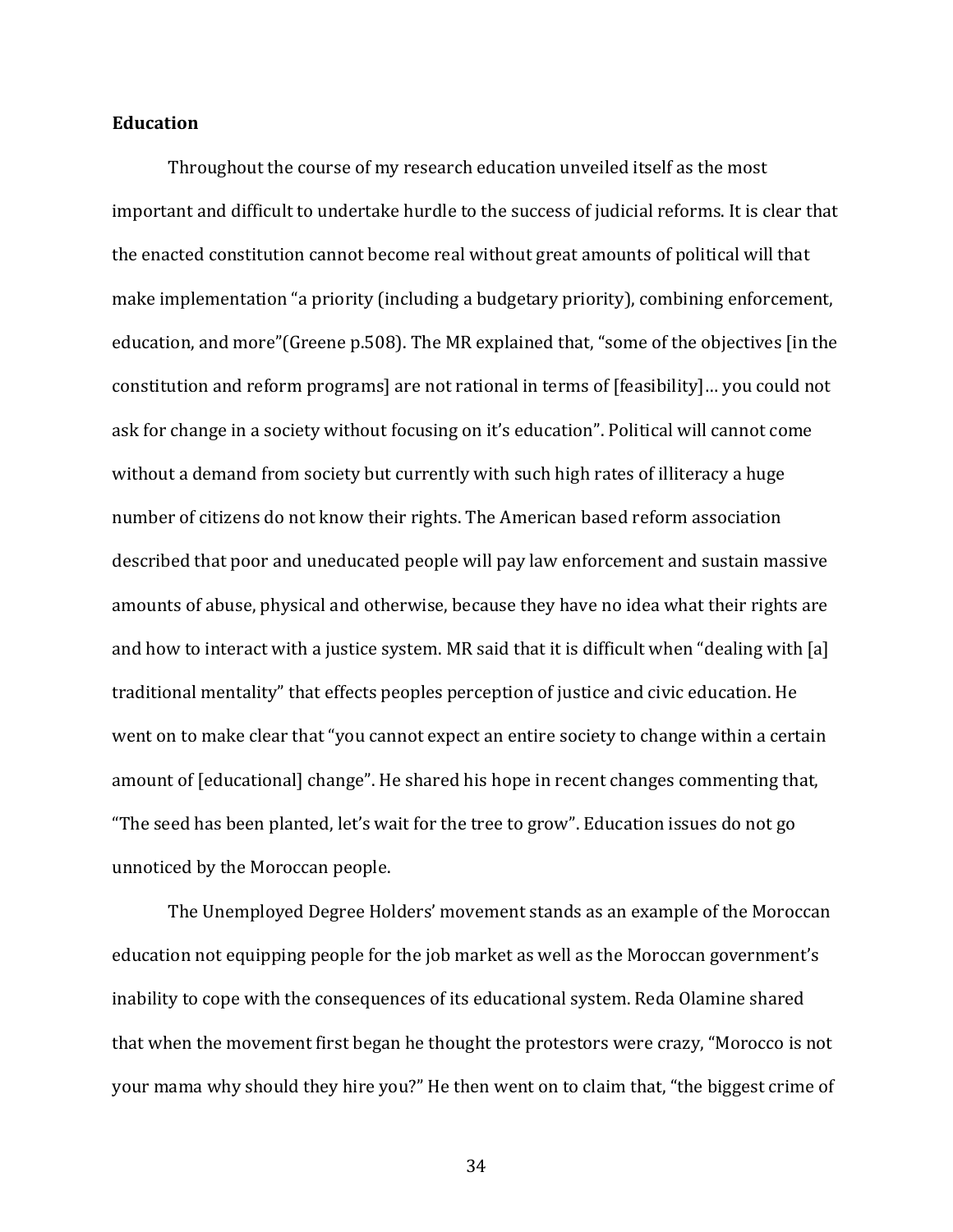Hassan II…even above human rights violations" was "[creating] deliberately, willfully [creating] a system that gives [Moroccans] worthless degrees and makes them stupid". He admits that if educational changes happened now there could be real change in the next few decades but shared his belief that "this government and the royal palace could not care less about education". And because of the government's lack of educational reform the constitution is far from being realized. The government has shown the capacity to make major improvements in some facets of development. Transportation advancements have developed in the past decade. Reda recalled that he has seen more economic change than educational change. He admitted that he loves the new trains, they are comfortable and a great way to travel. But he would rather have seen the money invested in education. He explains he would rather go without the new trains and highways than see uneducated people riding the new transportation. He likewise shared his theories that change like that of trains and highways occurs in order to maintain a stable appearance cosmetically. He went on further to suggest even that the elite advantage from a poor education system and fear the potential of becoming equal and for that reason education will not come into focus of reform. Beyond the connection between literacy and civil literacy, the education and support of those involved in the judicial and legal system is also lacking.

The educational system that leads people in Morocco to the field of justice does not currently support students in apt ways. Reda shared that Moroccan education does not breed good and fair judges. Beyond the ability to be good and fair the technical task of judicial reform involves improving the education of the civil servants, clerks, and employees of the courts. Every part of the process must be trained and sustained in a more effective way. This would mean giving them the resources to handle the overload of work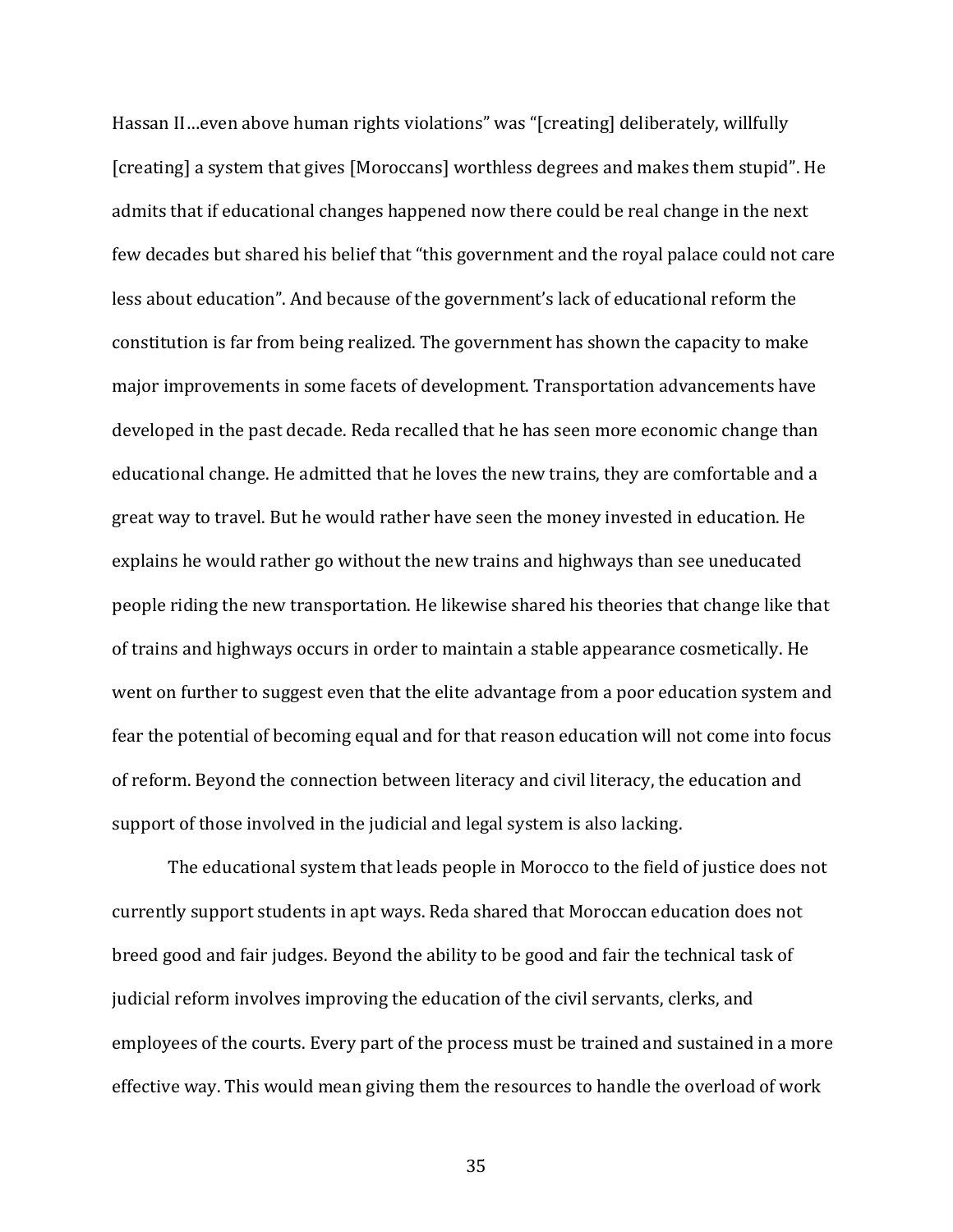and backlog of cases that afflicts Morocco. On top of more training more value needs to be added to the jobs to incentivize the dedication. This would mean giving better salaries and better working conditions. Norman Greene recommends a similar line of action in using better compensation as a "safeguard against judicial corruption...although it is unclear whether judges who are underpaid are more corrupt than adequately paid ones... low pay may provide an incentive to do the wrong thing {e.g., to supplement one's income through bribes)" (495). It is not to say that an increase in pay will eliminate corruption but that empowering the judicial positions financially might also empower them morally. The courts are at a loss for resources. The courts bring in a lot of money to the Moroccan government, any time an amount is claimed in the courts there is a  $1\%$  tax, and that money does not go to the courts but goes to the ministry of finance and it is used for the general budget. Red Olamine believes that if this money were to go to the courts in terms of salary and training it could be much more beneficial. Adding value to the careers in the justice system would also affect the way the public views the judiciary.

If the Moroccan public respects the justice system they will be more invested in its quality and improvements. This means celebrating judges whom honor fairness and holding accountable judges who do not, the dismissal of judges or any government job in Morocco is rare, but must exist if the public is to feel protected. Norman Green understands public confidence as being "vital to a well-functioning judiciary, so regardless of whether actual bias exists, the appearance can be sufficient to remove a judge from a particular case" (p.477). It is a cyclical relationship between the correction of corruption and public perception. Without societal demand reform is not enacted but until reforms take place society will dismiss the Moroccan judiciary as ineffective. The 2011 constitution and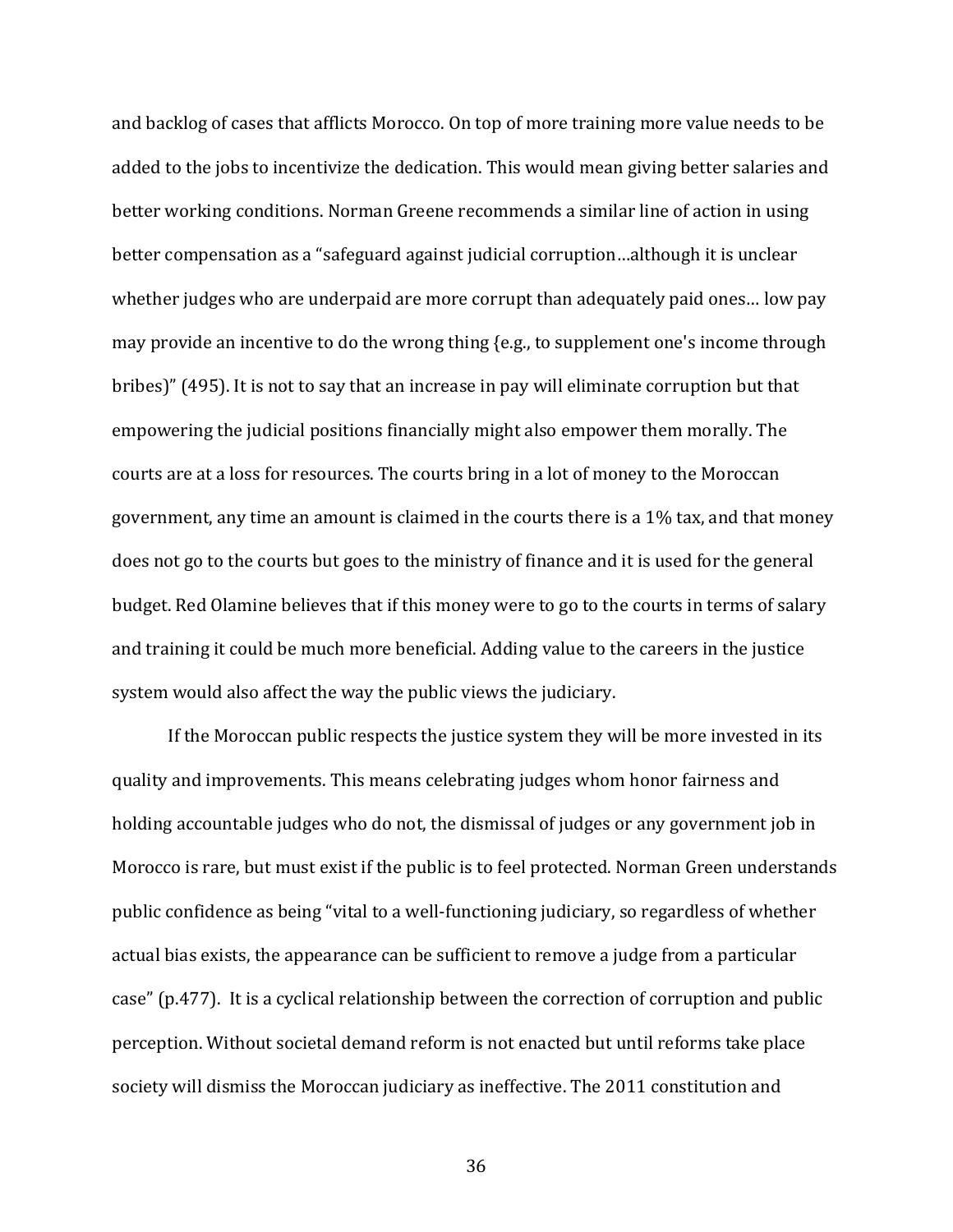foreign reform associations work to "[maximize] independence [which requires] insuring that judges' careers do not depend on their making decisions favoring a particular group of persons with the power to enhance their careers" (Greene p.477). The Moroccan judiciary needs to work on behalf of the people and their freedoms and values. This kind of accountability and fate in the judicial system would create an overall judicially stability. This in turn would allow for more social stability and state stability and an insurance of state security. These connotations need to be understood and acted upon by the Moroccan government, the first step being the prioritization of education.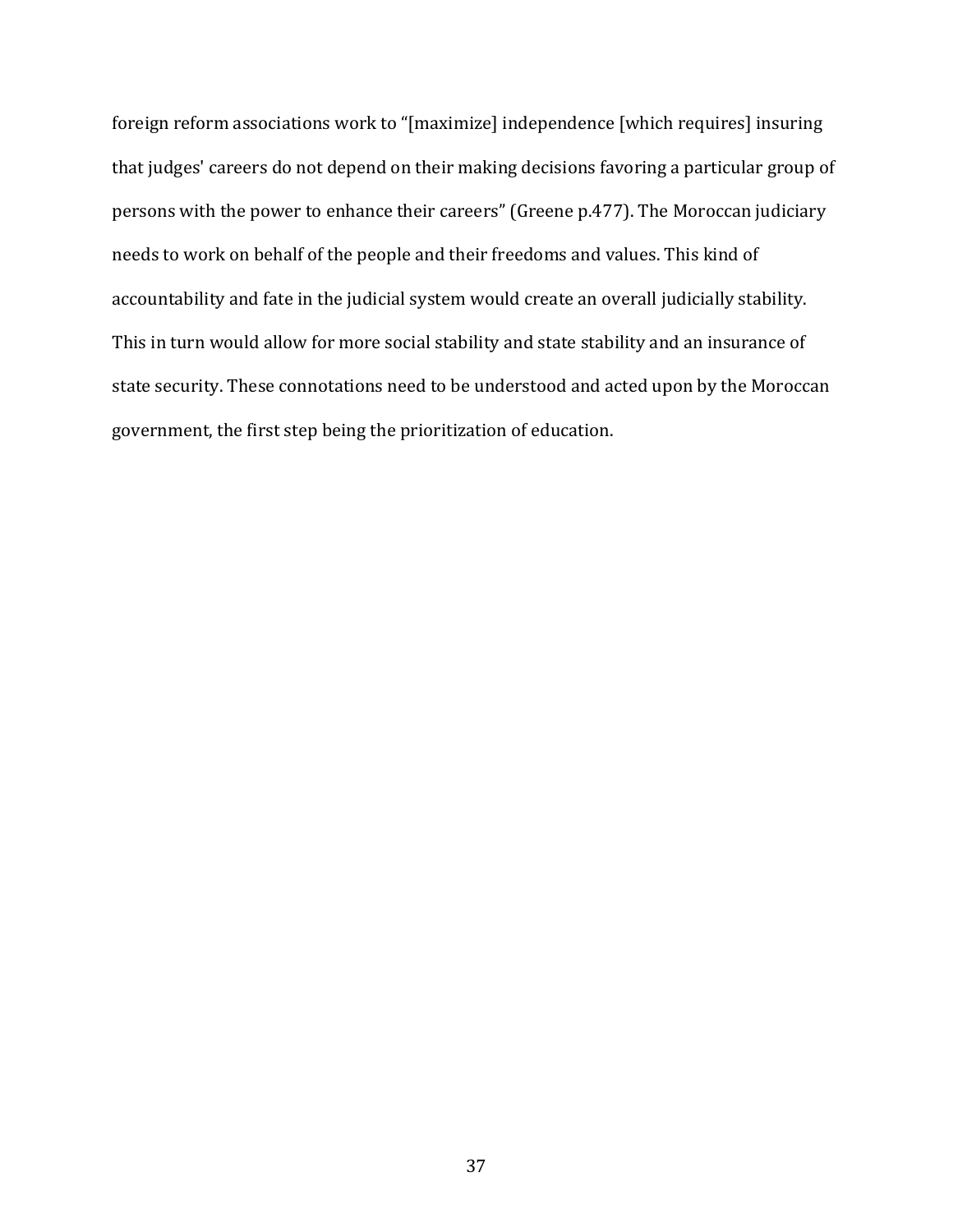#### **Personal'Reflection**

I greatly enjoyed conducting the interviews that formed the majority of these findings. I was not initially convinced that I, as an ill-equipped undergraduate researcher far from fluent in Darija, could conduct research that felt ethical and productive. However, when I was able to find Moroccan judicial and legal experts in Morocco who spoke English I was empowered to take advantage of this opportunity while keeping bias and language discrepancies in mind. I found that these interviews that I was so hesitant to conduct became the high points of my research. Having these discussions not only added to my understanding of Morocco but also added to my interest in law and development work.

My Bates College education has taught me to question any kind of international development work, looking at the intentions and western constructions of progress that might not be apt any given countries needs. My interviews with the spirited Reda Olamine felt like a confirmation of these notions while at the same time giving me great actual insight to how experts from developing countries respond to the long arm of United States based reform programs. My academia affected beliefs felt once more affirmed by my interactions at the American based reform association. I had met with the American working at this institution once before and even the atmosphere of his office felt different than Morocco but I could not put my finger on what exactly. At our next meeting and time of the interview I had come straight from couscous and exchanged laughs about Moroccan mothers persistent feeding with the Moroccan deputy director of the association. The American suggested it was strange to be eating couscous for lunch. I shared that I found it traditional, at least in my short experience in the medina, to eat a couscous lunch on Friday. It was that discrepancy that made me feel as though he was not equipped to be handling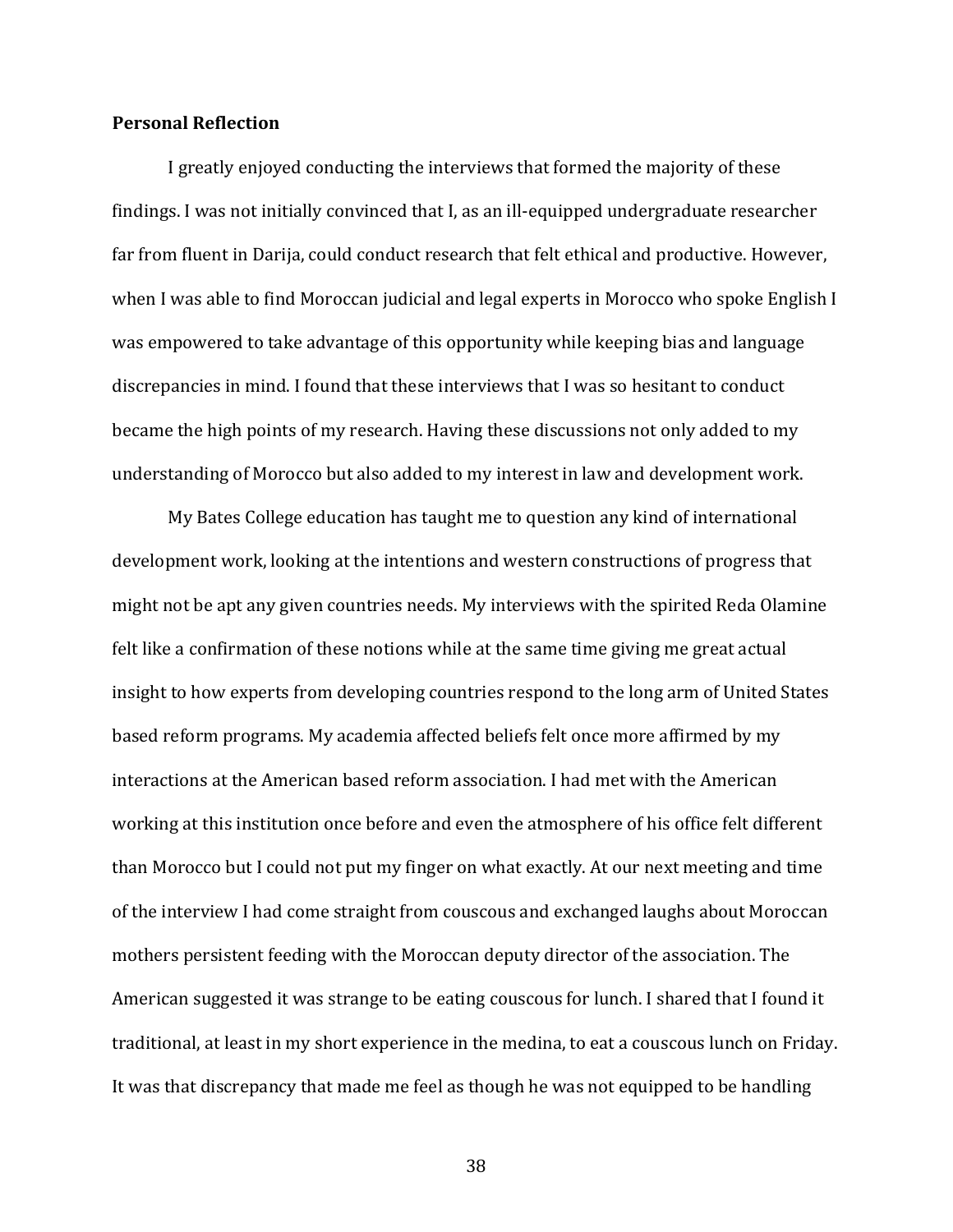major reforms in morocco. That is a harsh judgment, of that I am sure, but I felt that after anytime in Morocco one would have been invited to or eaten a Friday couscous. His familiarity with Morocco was questioned again by the incongruity of facts and feelings in the interview I conducted with him and his Moroccan colleague. The interview was fruitful but I also left feeling an immense awareness of the actuality of reform. After spending three months in Morocco I hardly feel informed enough to give correct directions in the medina. But when reforms are conducted from foreign sources associations spend less time than I in an even more complex and confusing medina, the medina of Moroccan politics, government, tradition, and societal make up. These reformers than not only give directions but influence the future of further reforms and possibilities for the given nation.

I do not think a complete and accurate understanding of the Moroccan judiciary could be completed without the use of experts in all languages spoken in Morocco as well as extensive access to monarchical and government information, and even then I am not sure. I am thankful for this experience for showing me the importance of acknowledging complexities in culture, even when those aspects of culture are not fully understood. I also have gained the position that in order to conduct research or come to any conclusion on a community or culture you must take part their in their real life practice. If you are going to be the director of a foreign association assisting Morocco in legal and judicial reforms you have got to know when Moroccans eat couscous.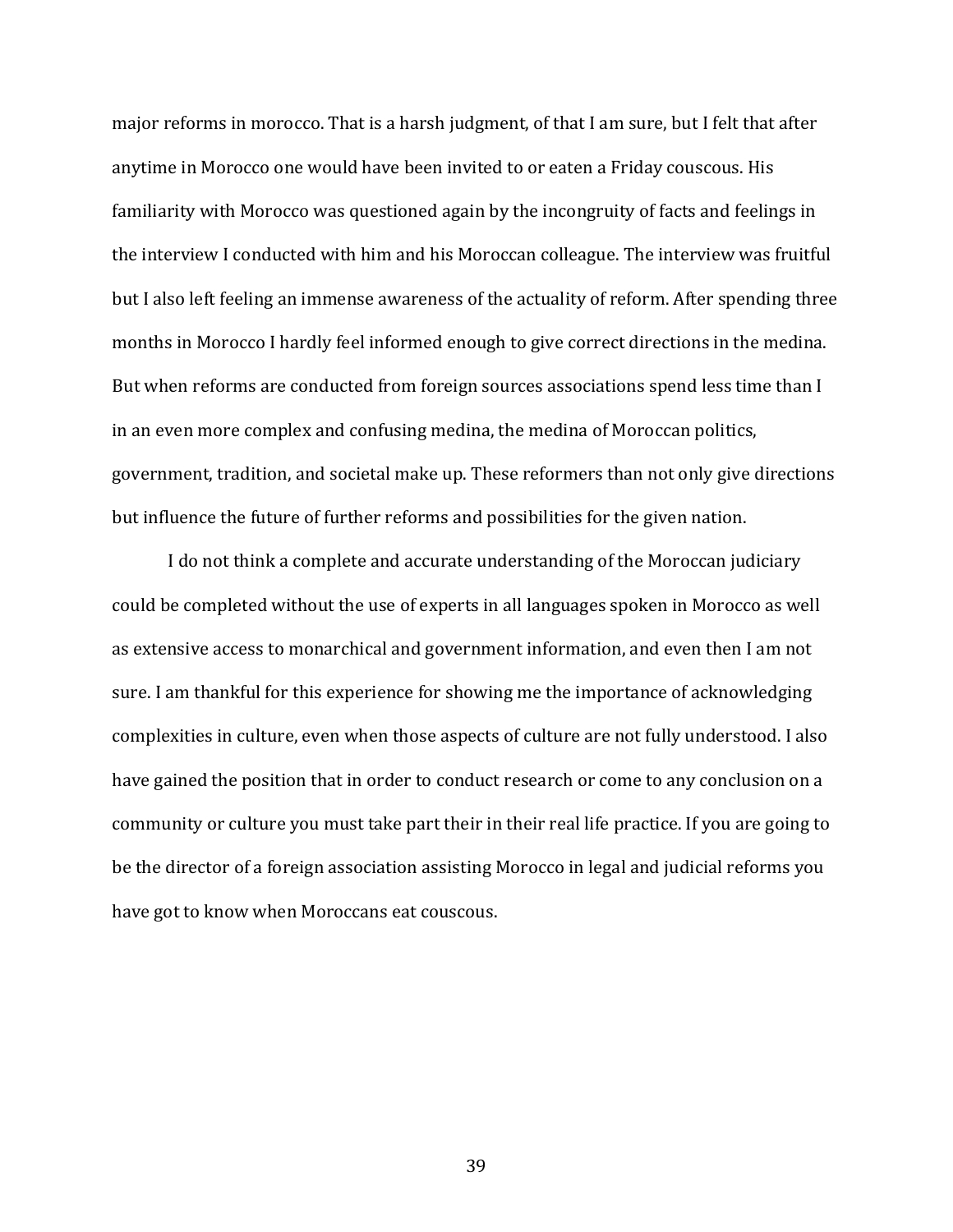#### **Conclusions**

My research aims to expose and explore the complexities and cyclical nature of judicial reforms in the Morocco. Morocco is not only a nation that is different but contains a density of entirely unique cultures and histories that shape the present situation in Morocco. There are two ways to understand the potential for reforms in Morocco. If one accepts the 2011 constitution as a legitimate state commitment than it is a matter of implementation and the speed and authority at which that will occur. On the other hand, if one views the 2011 constitution as a mere "pain killer" or coat of "paint" then therein lies an entirely different need for reform. Neither my interviewees nor my research stood clearly on one side or the other of this matter. It might still be too soon to tell.

Moroccans and foreign judicial actors await the next moves on the part of the government. It is clear that regardless of judicial reforms there is still much to be done on matters or education and the relocating of prioritization to the justice system. The work that is done by foreign actors is infected with the inequality in power dynamics as well as the great demand of resources that are required to understand the any given culture. Morocco does not serve as the most hospitable state for foreign reforms as the institutions that are the aim of reform are at times disguised as being more organized than they are in reality. The future of judicial reform and implementation is dependent on the improvement of education in Morocco. It is unclear what will spur the needed changes in education but if the 2011 constitution does not satisfy the people whose protests influenced its announcements it is probable that the Moroccan government will be pressed again for change.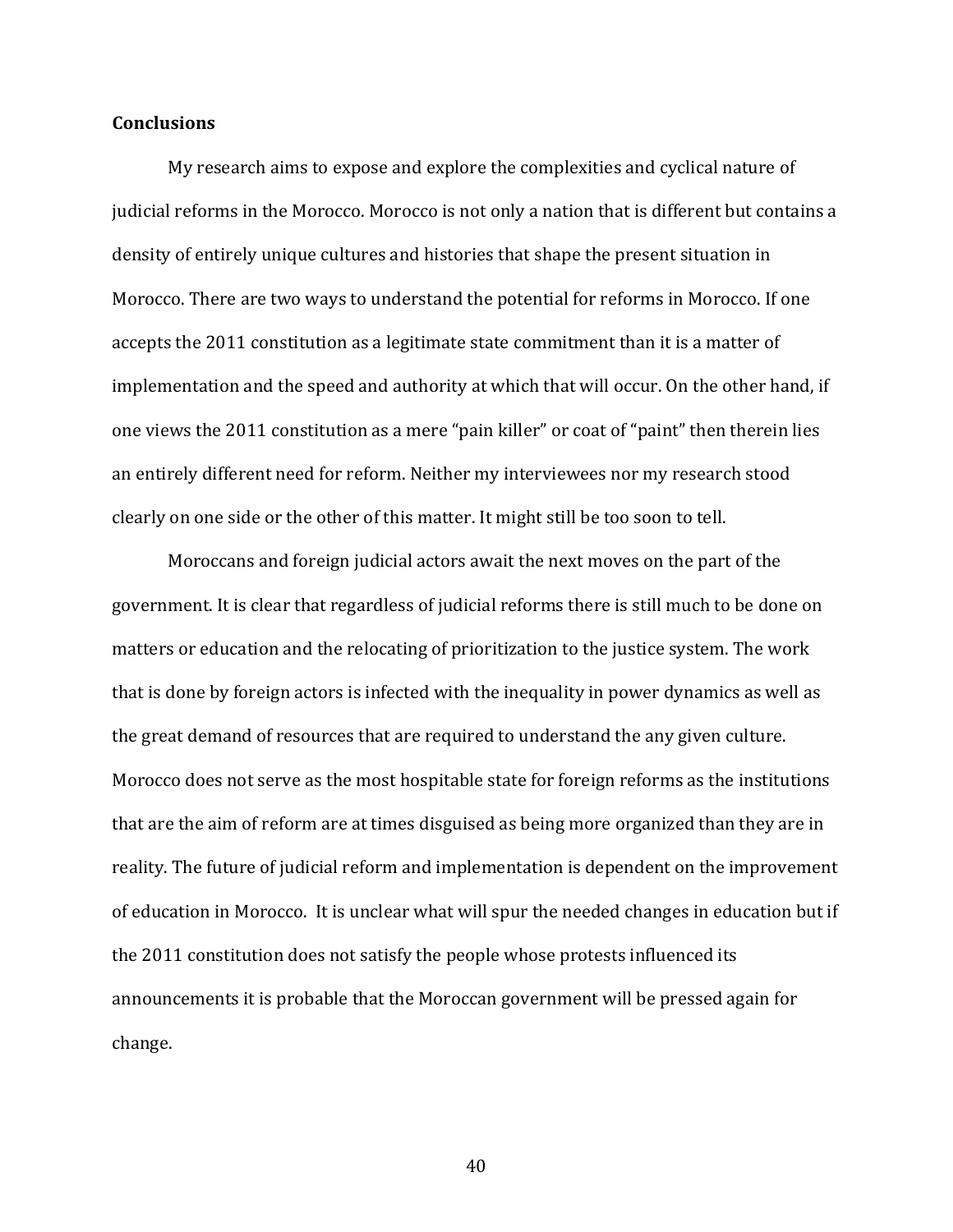#### **Bibliography**

- Africa Monitor . "New Constitution: Initial Thoughts." *Africa Monitor* September (2011): 3. Print.
- Africa Monitor . "Risk Summary: Morocco." *North Africa Monitor* October (2009): 4. Print.
- BENSLIMANE. "A very small step; Morocco's referendum.(Reforms fail to satisfy the opposition)." The *Economist* 9 July 2011: 1-2. *The Economist* . Web. 15 Mar. 2013.
- Bouasla, Tibari. "Development in Morocco." SIT: Multiculturalism and Human Rights. Center for Cross Cultural Learning, Rabat. March 2013. Lecture.
- Brosius, J., "Endangered Forest, Endangered People: Environmentalist Representations of Indigenous Knowledge," Human Ecology 25 (1997): 47-69
- Conklin, Beth A., "body paint, feathers, and vcrs: aesthetics and authenticity in Amazonian activism," American Ethnologist 24 (1997): 711-737

Economist Intelligence Unit, Country Report: Morocco, July 2012

- Greene, Norman. "Rule of Law in Morocco: A Journey Towards A Better Judiciary Through the Implementation of the 2011 Constitutional Reforms ." *ILSA Journal of International & Comparative Law 18 (2012): 455-518. Print.*
- Haas, Peter M., "Banning Chlorofluorocarbons: Epistemic Community Efforts to Protect Stratospheric Ozone, International Organization, 46 (Winter, 1992), 187-224
- Haas, Peter, "Do Regimes Matter? Epistemic Communities and Mediterranean Pollution Control." International Organization, 43: (Summer, 1989), 377-403
- Lahsen, Myanna, "Transnational Locals" in Sheila Jasanoff and Marybeth Long Martello, Earthly Politics, 151-172.
- Madani, Mohamed, Driss Maghraoui, and Saloua Zerhouni. "The 2011 Moroccan Constitution: A Critical Analysis." *International IDEA resources on Constitution Building* 978-91-86565-66-4 (2013): 1-56. Print.
- Ramos, Alcida Rita, "The Hyperreal Indian," Critique of Anthology 14 (1994): 153-171
- Ranco, Darren J. 2007. "The ecological Indian and the politics of representation: critiquing The ecological Indian in the age of ecocide." *Native Americans & The Environment* 32-51. Essay and General Literature Index (H.W. Wilson)
- Scalia, Antonin, and Amy Gutmann. "Common-Law Courts in a Civil-Law System: The Role of United States Federal Courts in Interpreting the Constitution and Laws." *A*